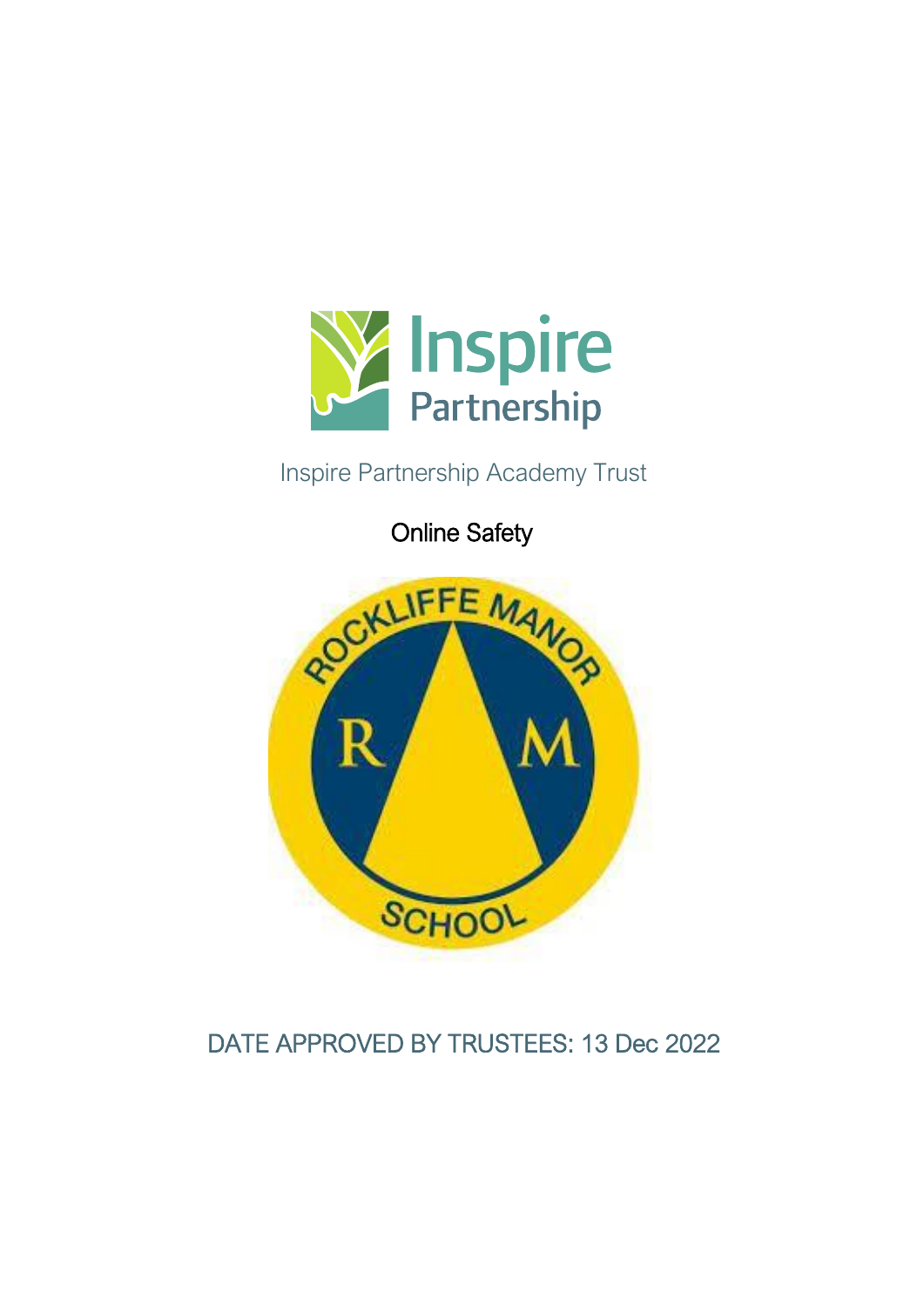

# Contents

| $\mathbf 1$    |     |                                                                                |  |  |  |
|----------------|-----|--------------------------------------------------------------------------------|--|--|--|
|                | 1.1 |                                                                                |  |  |  |
|                | 1.2 |                                                                                |  |  |  |
|                | 1.3 |                                                                                |  |  |  |
|                | 1.4 |                                                                                |  |  |  |
|                | 1.5 |                                                                                |  |  |  |
|                | 1.6 |                                                                                |  |  |  |
| 2 <sup>1</sup> |     |                                                                                |  |  |  |
|                | 2.1 |                                                                                |  |  |  |
|                | 2.2 |                                                                                |  |  |  |
|                | 2.3 |                                                                                |  |  |  |
| 3              |     |                                                                                |  |  |  |
|                | 3.1 |                                                                                |  |  |  |
|                | 3.2 | Designated safeguarding lead/Online safety lead (Nancy Cook / Charlie Smith) 7 |  |  |  |

 $\overline{2}$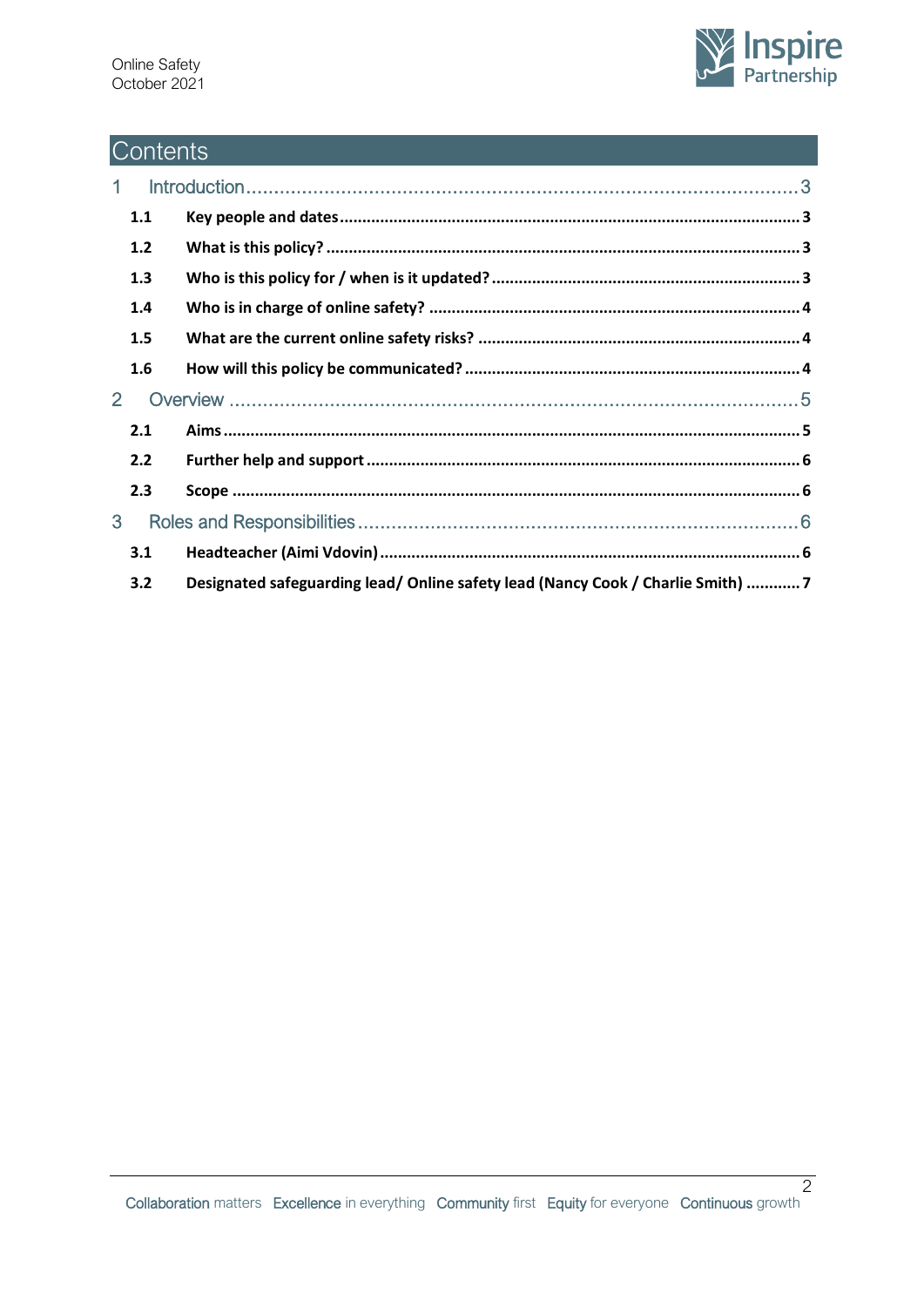

 $\overline{3}$ 

## <span id="page-2-0"></span>1 Introduction

## <span id="page-2-1"></span>1.1 Key people and dates

|                  | Designated Safeguarding Lead<br>(DSL) team       | Nancy Cook.    |
|------------------|--------------------------------------------------|----------------|
| ROCKLIFFE MANO   | Online-safety lead<br>(if different)             | Charlie Smith  |
| $\mathbf R$<br>M | Online-safety / safeguarding<br>link governor    | Shapna Compton |
| SCHOOL           | PSHE/RSHE lead                                   | Rachael Roper  |
| Rockliffe Manor  | other<br>Network<br>manager<br>technical support | Ji Li          |
| Primary School   | Date this policy was reviewed<br>and by whom     | 13.12.21       |
|                  | Date of next review and by                       | 13.12.22       |
|                  | whom                                             | Headteacher    |

## <span id="page-2-2"></span>1.2 What is this policy?

Online safety is an integral part of safeguarding and requires a whole school, crosscurricular approach and collaboration between key school leads. Accordingly, this policy is written in line with 'Keeping Children Safe in Education' 2021 (KCSIE), 'Teaching Online Safety in Schools' 2019, statutory RSHE guidance 2019 and other statutory documents. It complements existing and forthcoming subjects including Health, Relationships and Sex Education, Citizenship and Computing; it is designed to sit alongside our school's statutory Safeguarding and Child Protection Policy. Any issues and concerns with online safety must follow the school's safeguarding and child protection procedures [\(https://www.rockliffemanor.co.uk/215/policies\)](https://www.rockliffemanor.co.uk/215/policies)

## <span id="page-2-3"></span>1.3 Who is this policy for / when is it updated?

This policy is a living document, subject to full annual review but also amended where necessary during the year in response to developments in the school and local area. Although many aspects will be informed by legislation and regulations, you should involve staff, governors, pupils and parents in writing and reviewing the policy (KCSIE stresses making use of teachers' day-to-day experience on the ground). This will help ensure all stakeholders understand the rules that are in place and why, and that the policy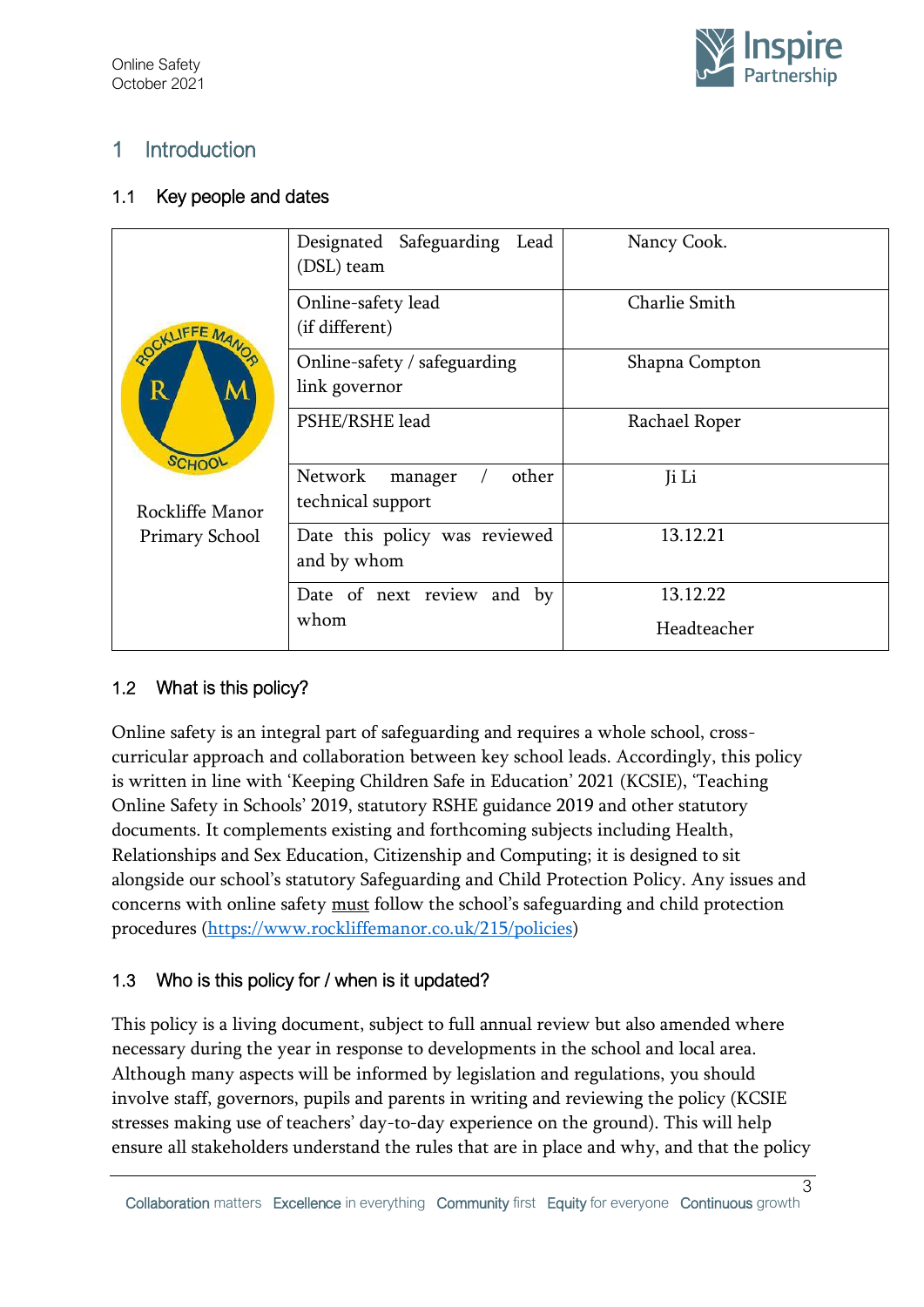

affects day-to-day practice. Acceptable Use Policies (see appendices) for different stakeholders help with this – we ensure these are reviewed alongside this overarching policy. Any changes to this policy will be immediately disseminated to all the above stakeholders.

## <span id="page-3-0"></span>1.4 Who is in charge of online safety?

KCSIE makes clear that "the designated safeguarding lead should take lead responsibility for safeguarding and child protection (including online safety)."

## <span id="page-3-1"></span>1.5 What are the current online safety risks?

Online-safety risks are traditionally categorised as one of the 3 Cs: Content, Contact or Conduct (identified by Professor Tanya Byron's 2008 report "Safer children in a digital world"). These three areas remain a helpful way to understand the risks and potential school response, whether technological or educational. They do not stand in isolation, however, and it is important to understand the interplay between all three.

Many of these new risks are mentioned in KCSIE 2021, e.g. extra-familial harms where children are at risk of abuse or exploitation to multiple harms in situations outside their families including sexual exploitation, criminal exploitation, serious youth violence, upskirting and sticky design.

In past and potential future **remote learning and lockdowns**, there is a greater risk for grooming and exploitation (CSE, CCE and radicalisation) as children spend more time at home and on devices. There is a real risk that some pupils may have missed opportunities to disclose such abuse during the lockdowns or periods of absence.

Following the government's investigation into **peer-on-peer sexual abuse** and **Ofsted** [review,](https://www.gov.uk/government/publications/review-of-sexual-abuse-in-schools-and-colleges/review-of-sexual-abuse-in-schools-and-colleges) our policies ensure that appropriate processes are in place to allow pupils to report sexual harassment and abuse concerns freely, knowing these will be taken seriously and dealt with swiftly and appropriately – ensure pupils are aware of internal reporting channels.

## <span id="page-3-2"></span>1.6 How will this policy be communicated?

This policy can only impact upon practice if it is a (regularly updated) living document. We ensure that it is accessible to and understood by all stakeholders. It is be communicated in the following ways:

- Posted on the school website [\(https://www.rockliffemanor.co.uk/215/policies\)](https://www.rockliffemanor.co.uk/215/policies)
- Available on the internal staff Google Drive
- Available in paper format in the staffroom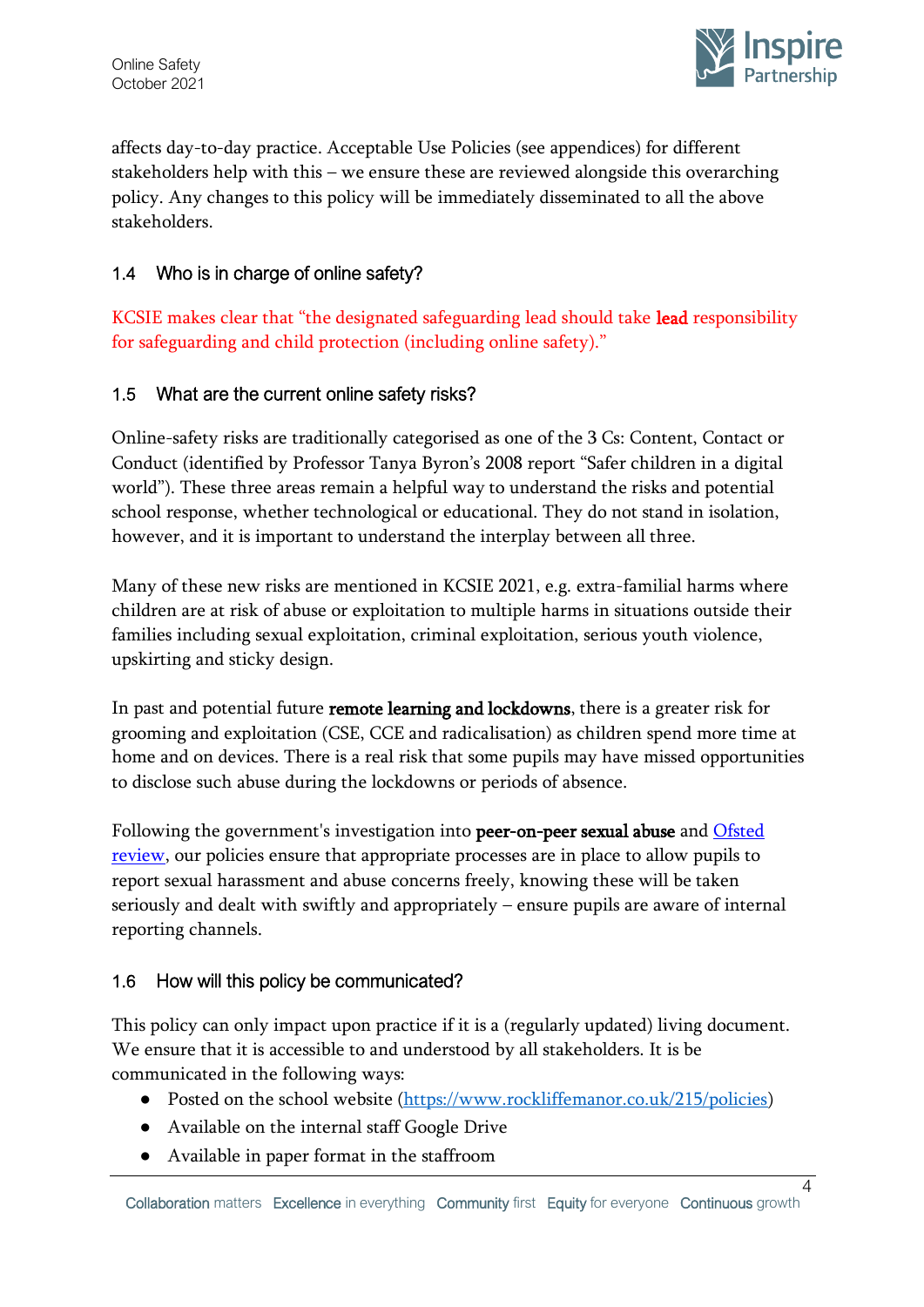

- Part of school induction pack for all new staff (including temporary, supply and non-classroom-based staff)
- Integral to safeguarding updates and training for all staff (especially in September refreshers)
- Clearly reflected in the Acceptable Use Policies (AUPs) for staff, volunteers, contractors, governors, pupils and parents/carers (which must be in accessible language appropriate to these groups).
- AUPs issued to whole school community, on entry to the school, with annual reminders of where to find them if unchanged, and reissued if updated after annual review
- AUPs are displayed in appropriate classrooms/corridors (not just in Computing corridors/classrooms)
- Future reviews of this online-safety policy will include input from staff, pupils and other stakeholders, helping to ensure further engagement

## <span id="page-4-0"></span>2 Overview

## <span id="page-4-1"></span>2.1 Aims

This policy aims to:

- Set out expectations for all Rockliffe Manor community members' online behaviour, attitudes and activities and use of digital technology (including when devices are offline)
- Help all stakeholders to recognise that online/digital behaviour standards (including social media activity) must be upheld beyond the confines of the school gates and school day, and regardless of device or platform
- Facilitate the safe, responsible, respectful and positive use of technology to support teaching & learning, increase attainment and prepare children and young people for the risks and opportunities of today's and tomorrow's digital world, to survive and thrive online
- Help school staff working with children to understand their roles and responsibilities to work safely and responsibly with technology and the online world:
	- o for the protection and benefit of the children and young people in their care, and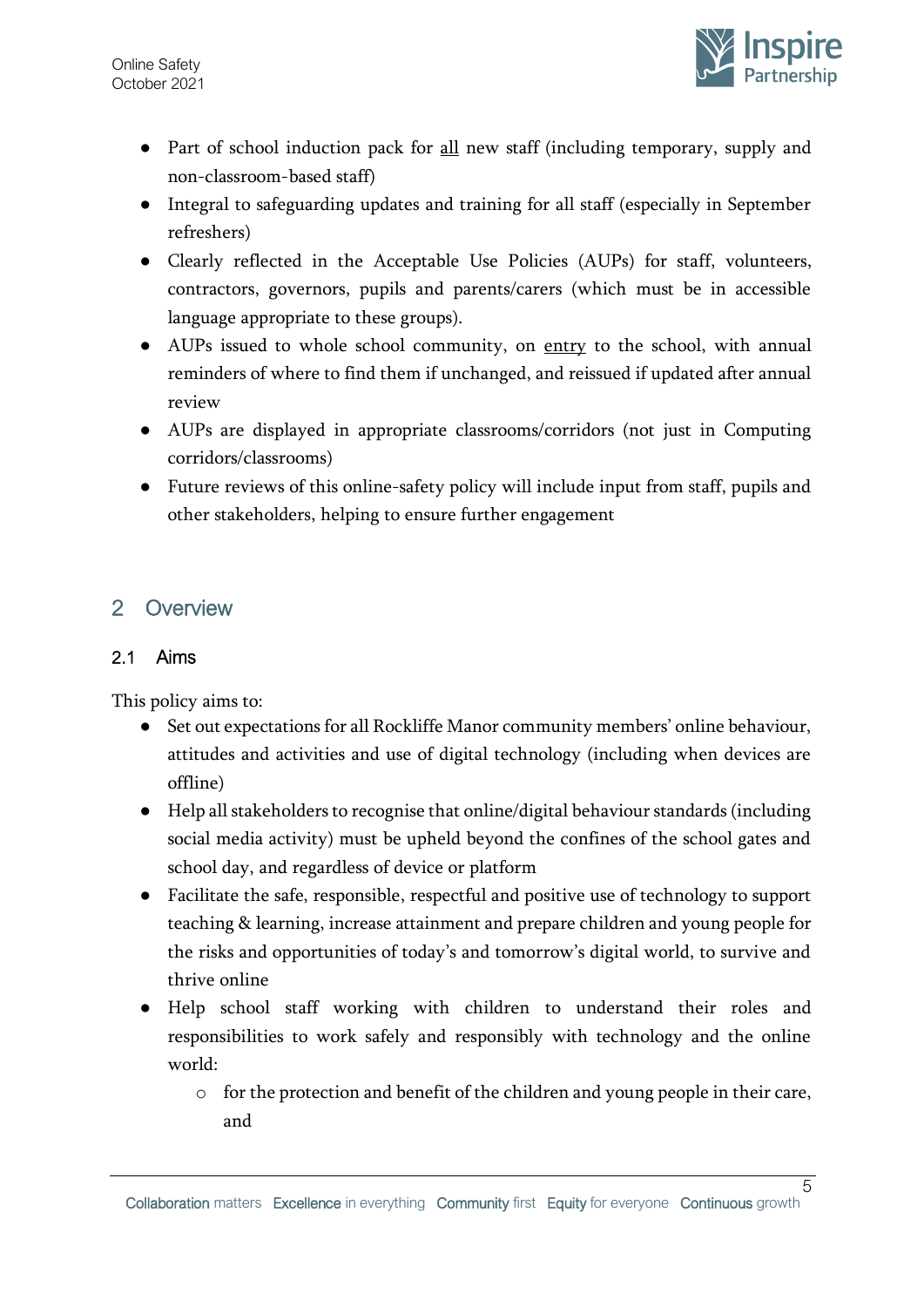

- o for their own protection, minimising misplaced or malicious allegations and to better understand their own standards and practice
- o for the benefit of the school, supporting the school ethos, aims and objectives, and protecting the reputation of the school and profession
- Establish clear structures by which online misdemeanours will be treated, and procedures to follow where there are doubts or concerns (with reference to other school policies such as Behaviour Policy or Anti-Bullying Policy)

## <span id="page-5-0"></span>2.2 Further help and support

Internal school channels should always be followed first for reporting and support, as documented in school policy documents, especially in response to incidents, which should be reported in line with your Safeguarding Policy. The DSL will handle referrals to local authority multi-agency safeguarding hubs (MASH) and normally the headteacher will handle referrals to the LA designated officer (LADO). The IPAT leader for ICT also available for guidance and support.

Beyond this, **reporting.lgfl.net** has a list of curated links to external support and helplines for both pupils and staff, including the Professionals' Online-Safety Helpline from the UK Safer Internet Centre and the new NSPCC Report Abuse Helpline for sexual harassment or abuse, as well as hotlines for hate crime, terrorism and fraud which might be useful to share with parents, and anonymous support for children and young people.

## <span id="page-5-1"></span>2.3 Scope

This policy applies to all members of the Rockliffe Manor community (including teaching and support staff, supply teachers and tutors engaged under the DfE National Tutoring Programme, governors, volunteers, contractors, students/pupils, parents/carers, visitors and community users) who have access to our digital technology, networks and systems, whether on-site or remotely, and at any time, or who use technology in their school role.

## <span id="page-5-2"></span>3 Roles and Responsibilities

#### <span id="page-5-3"></span>3.1 Headteacher (Aimi Vdovin)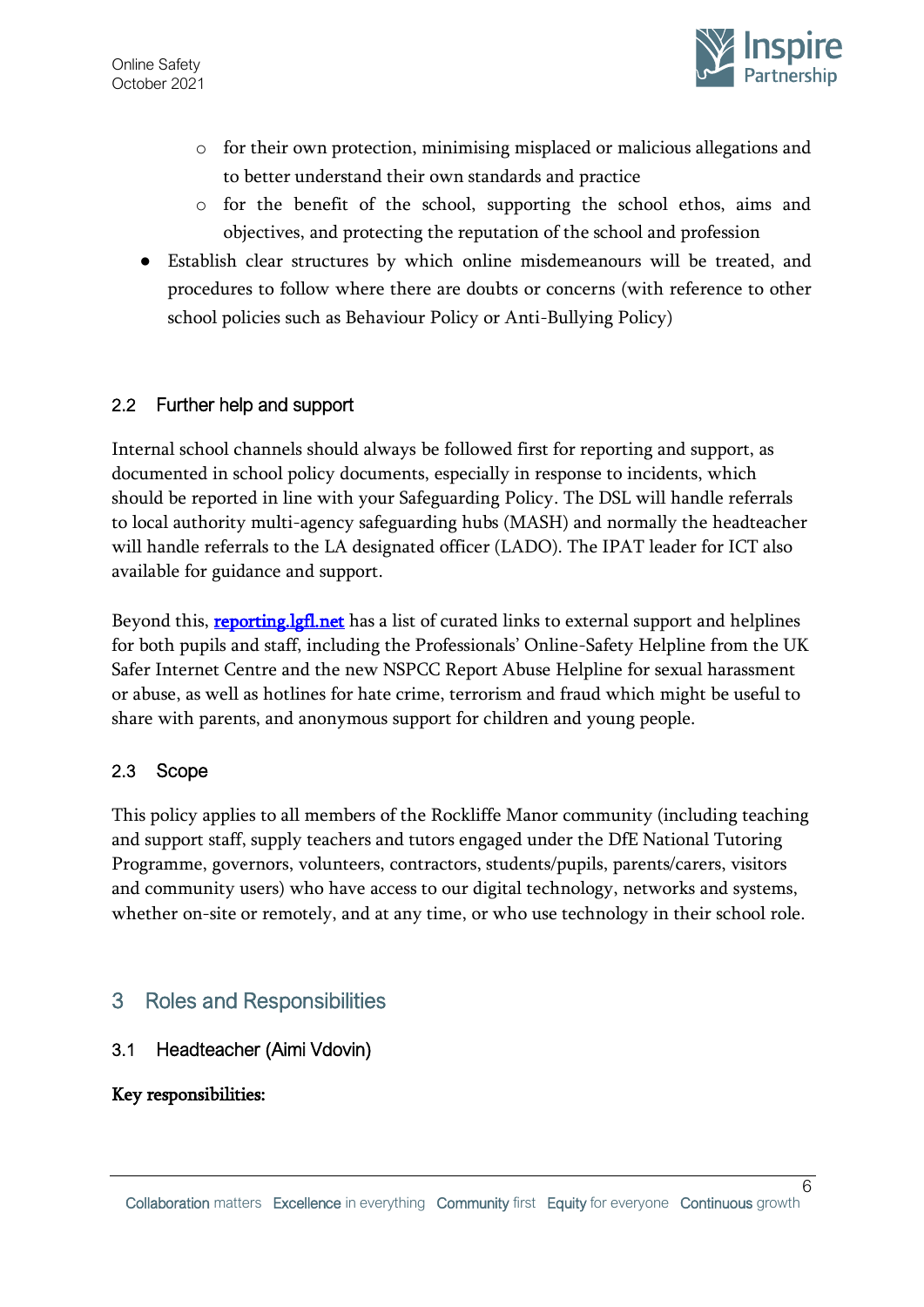

- Support safeguarding leads as they review protections for pupils in the home and remote-learning procedures, rules and safeguards
- Foster a culture of safeguarding where online safety is fully integrated into wholeschool safeguarding
- Oversee the activities of the designated safeguarding lead and ensure that the DSL responsibilities listed in the section below are being followed and fully supported
- Ensure that policies and procedures are followed by all staff
- Undertake training in offline and online safeguarding, in accordance with statutory guidance and relevant Greenwich Safeguarding Children Partnership.
- Liaise with the designated safeguarding lead on all online-safety issues which might arise and receive regular updates on school issues and broader policy and practice information
- Take overall responsibility for data management and information security ensuring the school's provision follows best practice in information handling; work with the DPO, DSL and governors to ensure a GDPR-compliant framework for storing data, but helping to ensure that child protection is always put first and data-protection processes support careful and legal sharing of information
- Ensure the school implements and makes effective use of appropriate ICT systems and services including school-safe filtering and monitoring, protected email systems and that all technology including cloud systems are implemented according to child-safety first principles
- Be responsible for ensuring that all staff receive suitable training to carry out their safeguarding and online safety roles
- Understand and make all staff aware of procedures to be followed in the event of a serious online safeguarding incident
- Ensure suitable risk assessments are undertaken so the curriculum meets needs of pupils, including risk of children being radicalised
- Ensure that there is a system in place to monitor and support staff (e.g. technical support) who carry out internal technical online-safety procedures
- Ensure governors are regularly updated on the nature and effectiveness of the school's arrangements for online safety
- Ensure the school website meets statutory requirements (see appendices for website audit document)

## <span id="page-6-0"></span>3.2 Designated safeguarding lead/ online safety lead (Nancy Cook / Charlie Smith)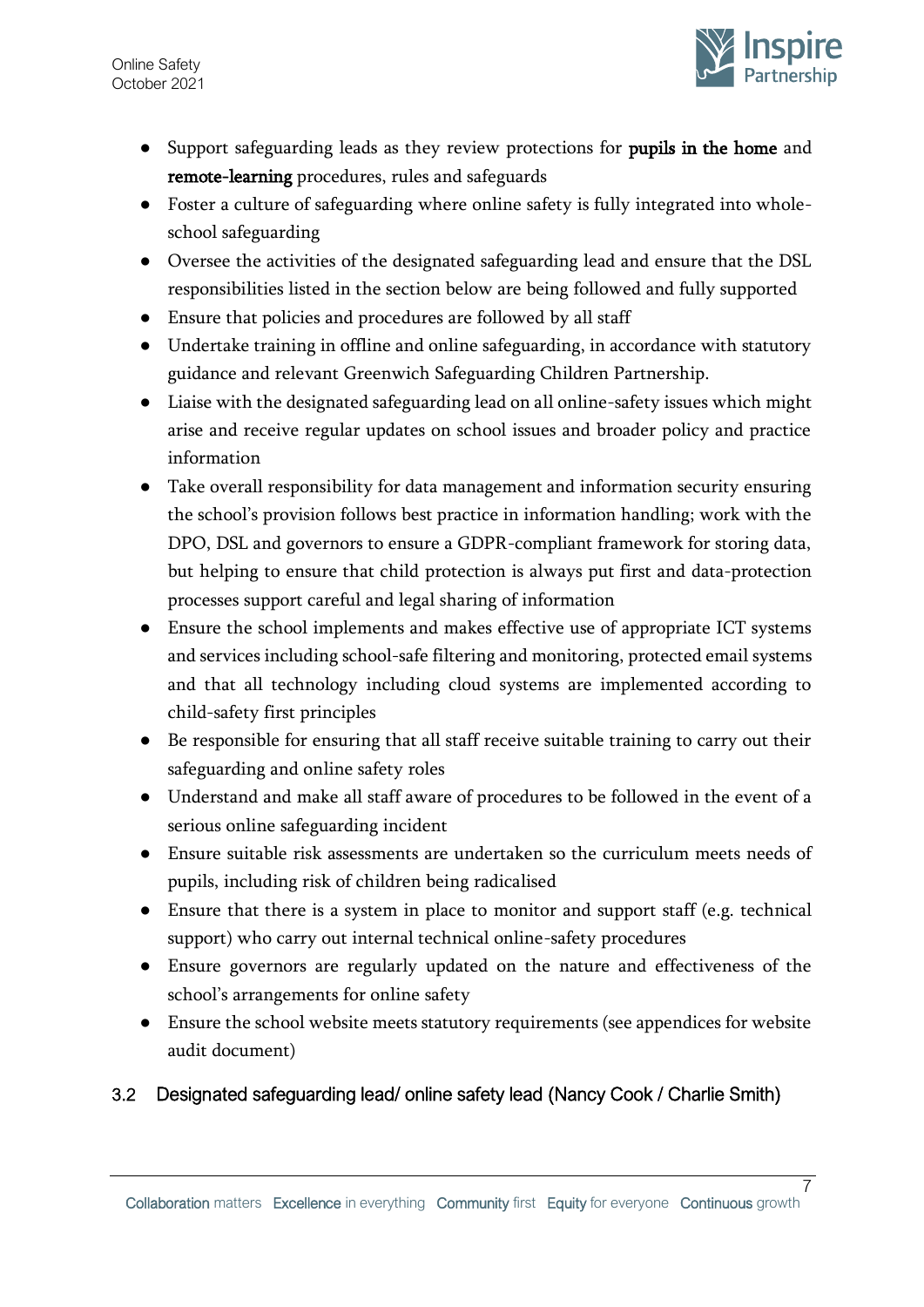

Key responsibilities (remember the DSL can delegate certain online safety duties, e.g. to the online-safety coordinator, but not the overall responsibility; this assertion and all quotes below are from Keeping Children Safe in Education 2021):

- "The designated safeguarding lead should take lead responsibility for safeguarding and child protection [including online safety] … this lead responsibility should not be delegated"
- Work with the HT and technical staff to review protections for pupils in the home and remote-learning procedures,
- Where the online-safety coordinator is not the named DSL or deputy DSL, ensure there is regular review and open communication between these roles and that the DSL's clear overarching responsibility for online safety is not compromised
- Ensure "An effective approach to online safety [that] empowers a school or college to protect and educate the whole school or college community in their use of technology and establishes mechanisms to identify, intervene in and escalate any incident where appropriate."
- "Liaise with staff (especially pastoral support staff, school nurses, IT Technicians, and SENCOs, or the named person with oversight for SEN in a college and Senior Mental Health Leads) on matters of safety and safeguarding (including online and digital safety) and when deciding whether to make a referral by liaising with relevant agencies."
- Take day-to-day responsibility for online safety issues and be aware of the potential for serious child protection concerns
- Remind staff of safeguarding considerations as part of a review of remote learning procedures and technology, including that the same principles of online safety and behaviour apply
- Work with the headteacher, DPO and governors to ensure a GDPR-compliant framework for storing data, but helping to ensure that child protection is always put first and data-protection processes support careful and legal sharing of information
- Stay up to date with the latest trends in online safeguarding and "undertake Prevent awareness training."
- Review and update this policy, other online safety documents (e.g. Acceptable Use Policies) and the strategy on which they are based (in harmony with policies for behaviour, safeguarding, Prevent and others) and submit for review to the governors/trustees.
- Receive regular updates in online safety issues and legislation, be aware of local and school issues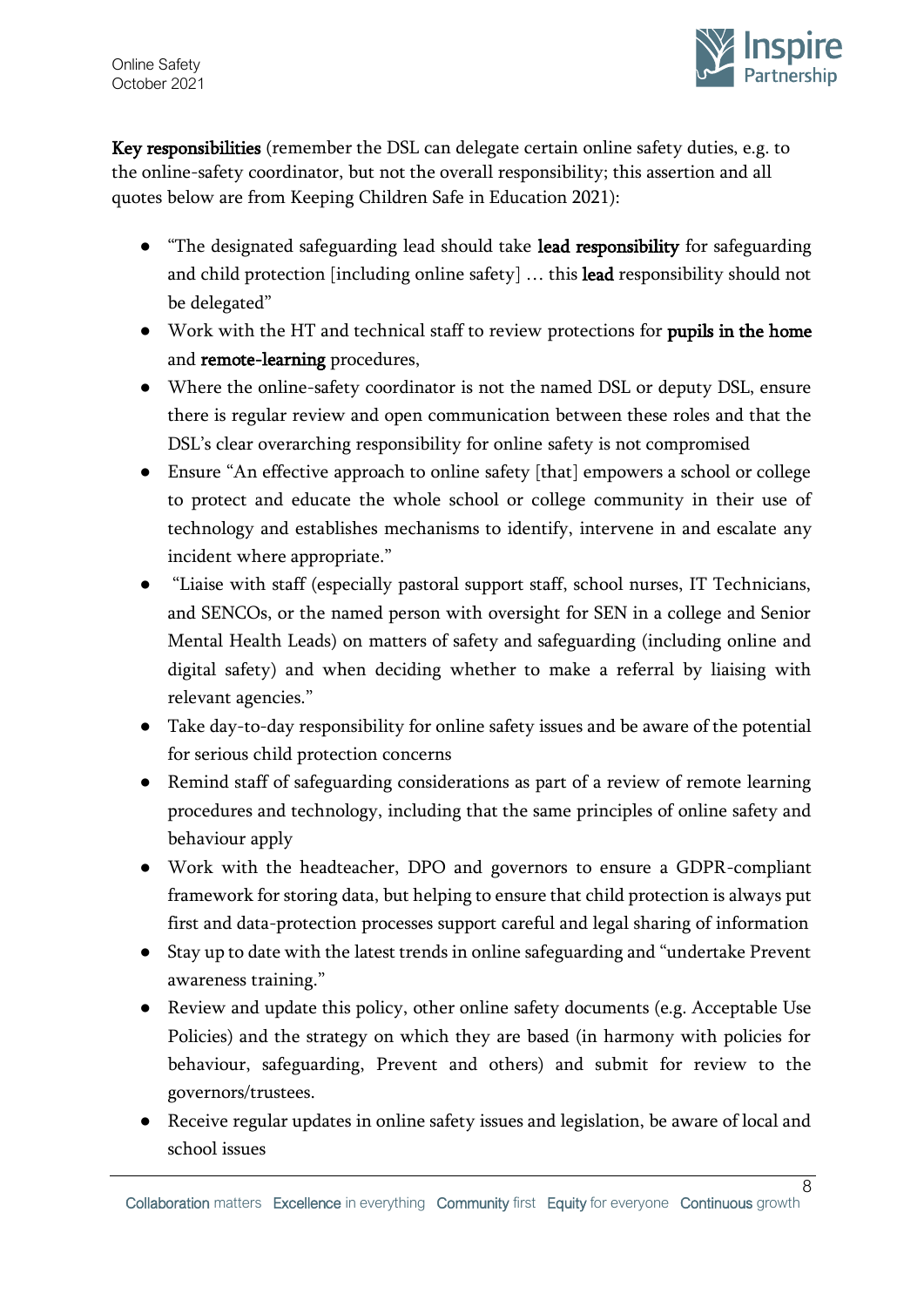

 $\overline{q}$ 

- Ensure that online safety education is embedded across the curriculum in line with the statutory RSHE guidance (e.g. by use of the updated UKCIS framework '[Education for a Connected World](https://assets.publishing.service.gov.uk/government/uploads/system/uploads/attachment_data/file/896323/UKCIS_Education_for_a_Connected_World_.pdf) – 2020 edition') and beyond, in wider school life
- Promote an awareness of and commitment to online safety throughout the school community, with a strong focus on parents, but also including hard-to-reach parents
- Communicate regularly with SLT and the designated safeguarding and online safety governor/committee to discuss current issues (anonymised), review incident logs and filtering/change control logs and discuss how filtering and monitoring work and have been functioning/helping (IPAT schools use WebScreen provided by LGfL
	- support teams Plum and Adept can support in setting up reports))
- Ensure all staff are aware of the procedures that need to be followed in the event of an online safety incident, and that these are logged on CPOMS same way as any other safeguarding incident.
- Ensure adequate provision for staff to flag issues when not in school and for pupils to disclose issues when off site, especially when in isolation/quarantine/lockdown, e.g. a safe, simple, online form on the school home page about 'something that worrying me' that gets mailed securely to the DSL inbox.
- Oversee and discuss 'appropriate filtering and monitoring' with governors (is it physical or technical?) and ensure staff are also aware (Ofsted inspectors have Key decisions on what should be allowed are the responsibility of the DSL who should be careful to keep children safe but "be careful that 'over blocking' does not lead to unreasonable restrictions" (KCSIE).
- Ensure the updated [2021 DfE guidance on Sexual Violence & Sexual Harassment](https://www.gov.uk/government/publications/sexual-violence-and-sexual-harassment-between-children-in-schools-and-colleges)  [Between Children in Schools & Colleges](https://www.gov.uk/government/publications/sexual-violence-and-sexual-harassment-between-children-in-schools-and-colleges) Guidance is followed throughout the school and that staff adopt a zero-tolerance, whole school approach to this, as well as to bullying.
- Facilitate training and advice for all staff, including supply teachers:
	- o all staff must read KCSIE Part 1 and all those working with children Annex B
	- o Annex A is now a condensed version of Part one and can be provided (instead of Part one) to those staff who do not directly work with children, if the governing body or proprietor think it will provide a better basis for those staff to promote the welfare and safeguard children.
	- o it would also be advisable for all staff to be aware of Annex D (online safety)
	- o cascade knowledge of risks and opportunities throughout the organisation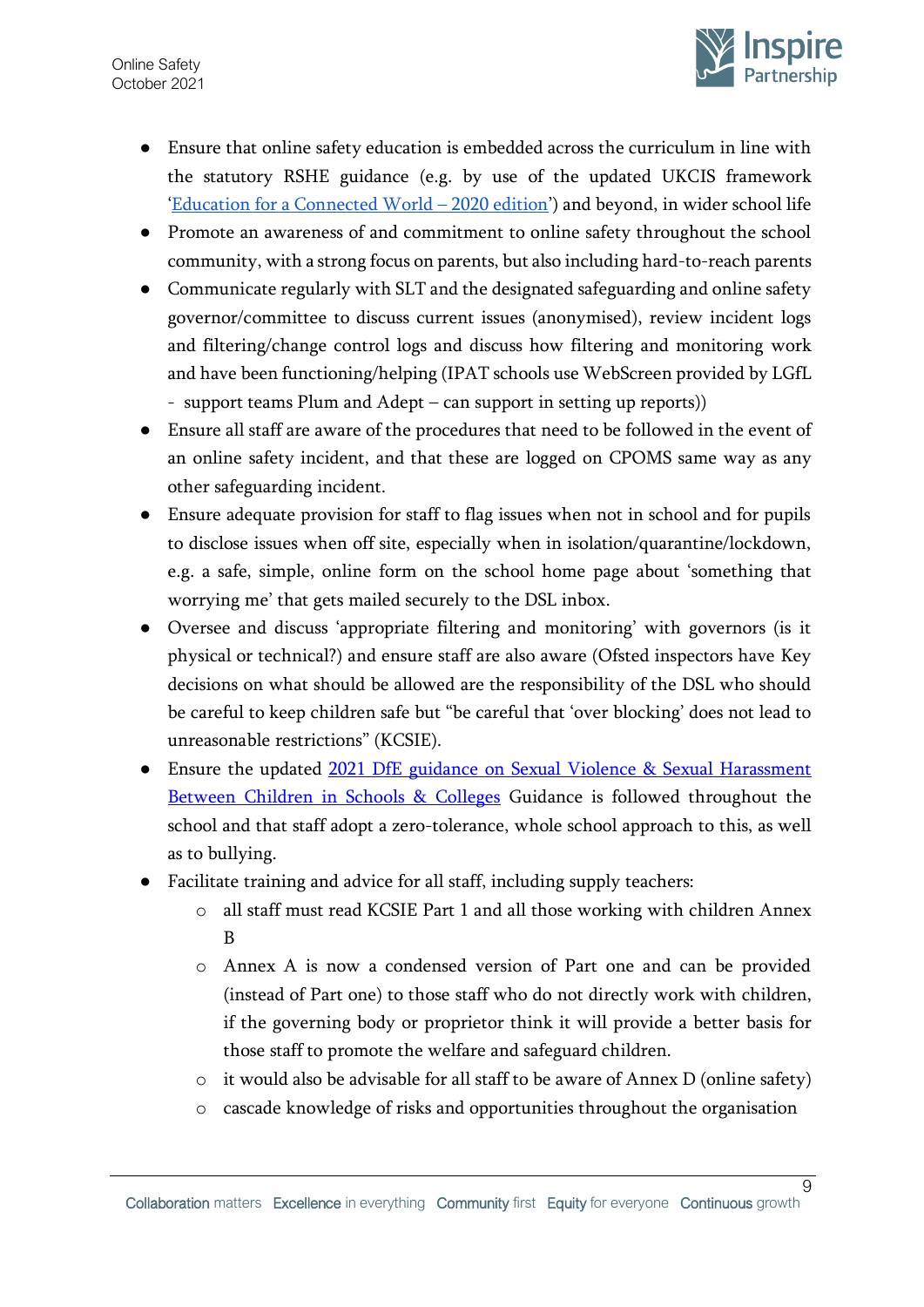

## 3.3 Governing body – led by governor with responsibly for safeguarding / online safety – (Shapna Compton)

Key Responsibilities (quotes are taken from Keeping Children Safe in Education 2021)

- Approve this policy and strategy and subsequently review its effectiveness, e.g. by asking the questions in the helpful document from the UK Council for Child Internet Safety (UKCIS) [Online safety in schools and colleges: Questions from the](https://assets.publishing.service.gov.uk/government/uploads/system/uploads/attachment_data/file/562876/Guidance_for_School_Governors_-_Question_list.pdf)  [Governing Board](https://assets.publishing.service.gov.uk/government/uploads/system/uploads/attachment_data/file/562876/Guidance_for_School_Governors_-_Question_list.pdf)
- Ask about how the school has reviewed protections for pupils in the home (including when with online tutors, if applicable) and remote-learning procedures, rules and safeguards
- "Ensure an appropriate senior member of staff, from the school leadership team, is appointed to the role of DSL [with] lead responsibility for safeguarding and child protection (including online safety) [with] the appropriate status and authority [and] time, funding, training, resources and support..."
- Support the school in encouraging parents and the wider community to become engaged in online safety activities
- Have regular strategic reviews with the online-safety coordinator / DSL and incorporate online safety into standing discussions of safeguarding at governor meetings
- Where the online-safety coordinator is not the named DSL or deputy DSL, ensure that there is regular review and open communication between these roles and that the DSL's clear overarching responsibility for online safety is not compromised
- Work with the DPO, DSL and headteacher to ensure a GDPR-compliant framework for storing data, but helping to ensure that child protection is always put first and data-protection processes support careful and legal sharing of information
- Check all school staff have read Part 1 of KCSIE; SLT and all working directly with children have read Annex B; check that Annex D on Online Safety reflects practice in your school
- "Ensure that all staff undergo safeguarding and child protection training (including online safety) at induction. The training should be regularly updated in line with advice from the local the safeguarding partners; integrated, aligned and considered as part of the overarching safeguarding approach."
- "Ensure appropriate filters and appropriate monitoring systems are in place but be careful that 'overblocking' does not lead to unreasonable restrictions as to what children can be taught with regard to online teaching and safeguarding".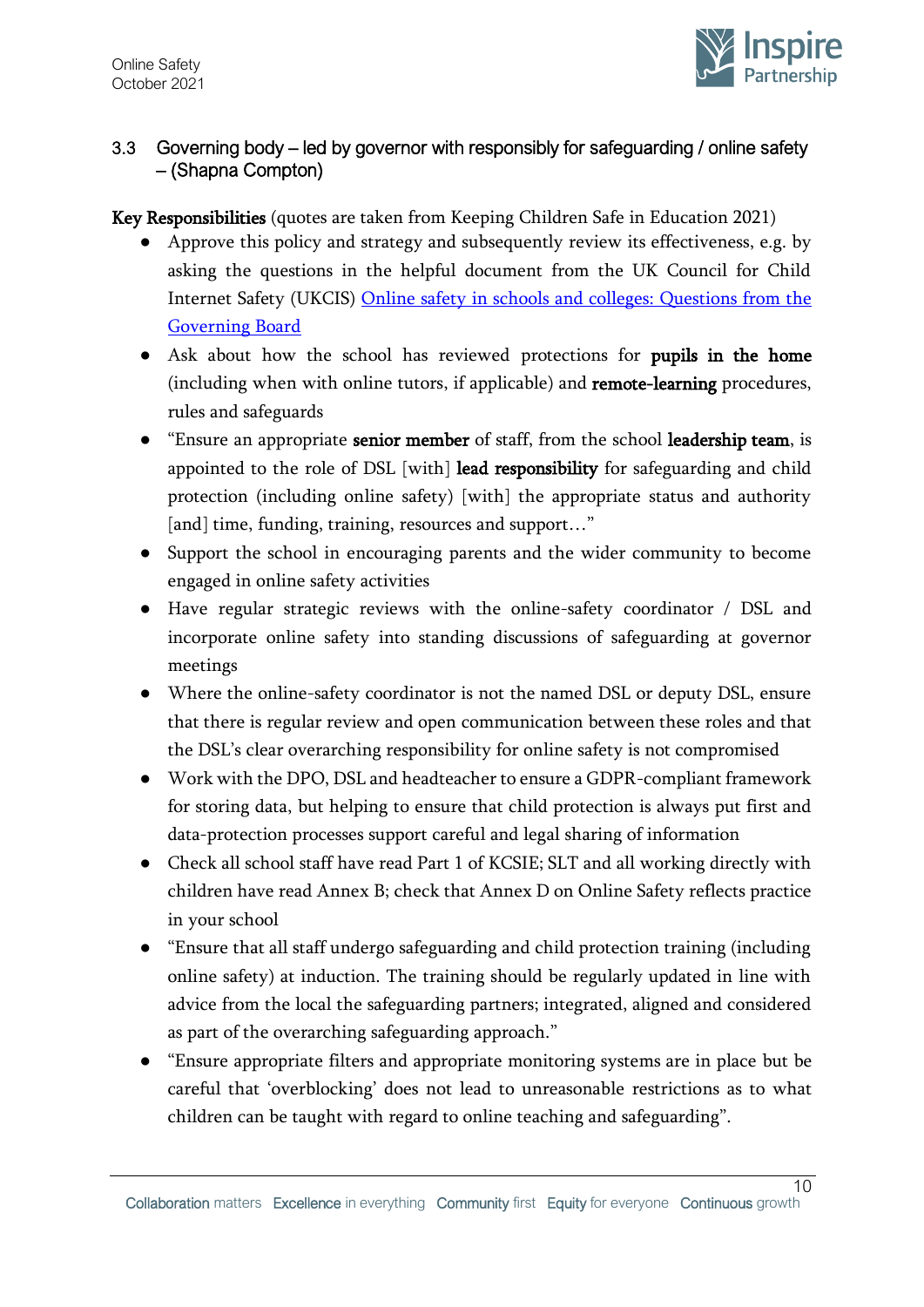

● "Ensure that children are taught about safeguarding, including online safety as part of providing a broad and balanced curriculum"

## 3.4 All staff

- In 2021 pay particular attention to safeguarding provisions for home-learning and remote-teaching technologies
- Recognise that RSHE is now statutory and that it is a whole-school subject requiring the support of all staff; online safety has become core to this new subject (This is part of the iPAT RSHE curriculum map – add link)
- Understand that online safety is a core part of safeguarding; as such it is part of everyone's job – never think that someone else will pick it up
- Know who the Designated Safeguarding Lead (DSL) and Online Safety Lead (OSL) are Nancy Cook / Charlie Smith
- Read Part 1, Annex B and Annex D of Keeping Children Safe in Education (whilst Part 1 is statutory for all staff, Annex B for SLT and those working directly with children, it is good practice for all staff to read all three sections). Annex A is now a condensed version of Part one and can be provided (instead of Part one) to those staff who do not directly work with children, if the governing body think it will provide a better basis for those staff to promote the welfare and safeguard children.
- Ensure all staff have completed Educare safeguarding training
- Read and follow this policy in conjunction with the school's main safeguarding policy
- Record online-safety incidents in the same way as any safeguarding incident and report in accordance with school procedures on CPOMS.
- Understand that safeguarding is often referred to as a jigsaw puzzle you may have discovered the missing piece so do not keep anything to yourself
- Sign and follow the staff acceptable use policy and code of conduct/handbook [https://drive.google.com/drive/folders/1EuJKBUZfJDr2-eu7izbguJdKLK87GCZv]
- Notify the DSL/OSL if policy does not reflect practice in your school and follow escalation procedures if concerns are not promptly acted upon
- Identify opportunities to thread online safety through all school activities as part of a whole school approach in line with the RSHE curriculum, both outside the classroom and within the curriculum, supporting curriculum/stage/subject leads,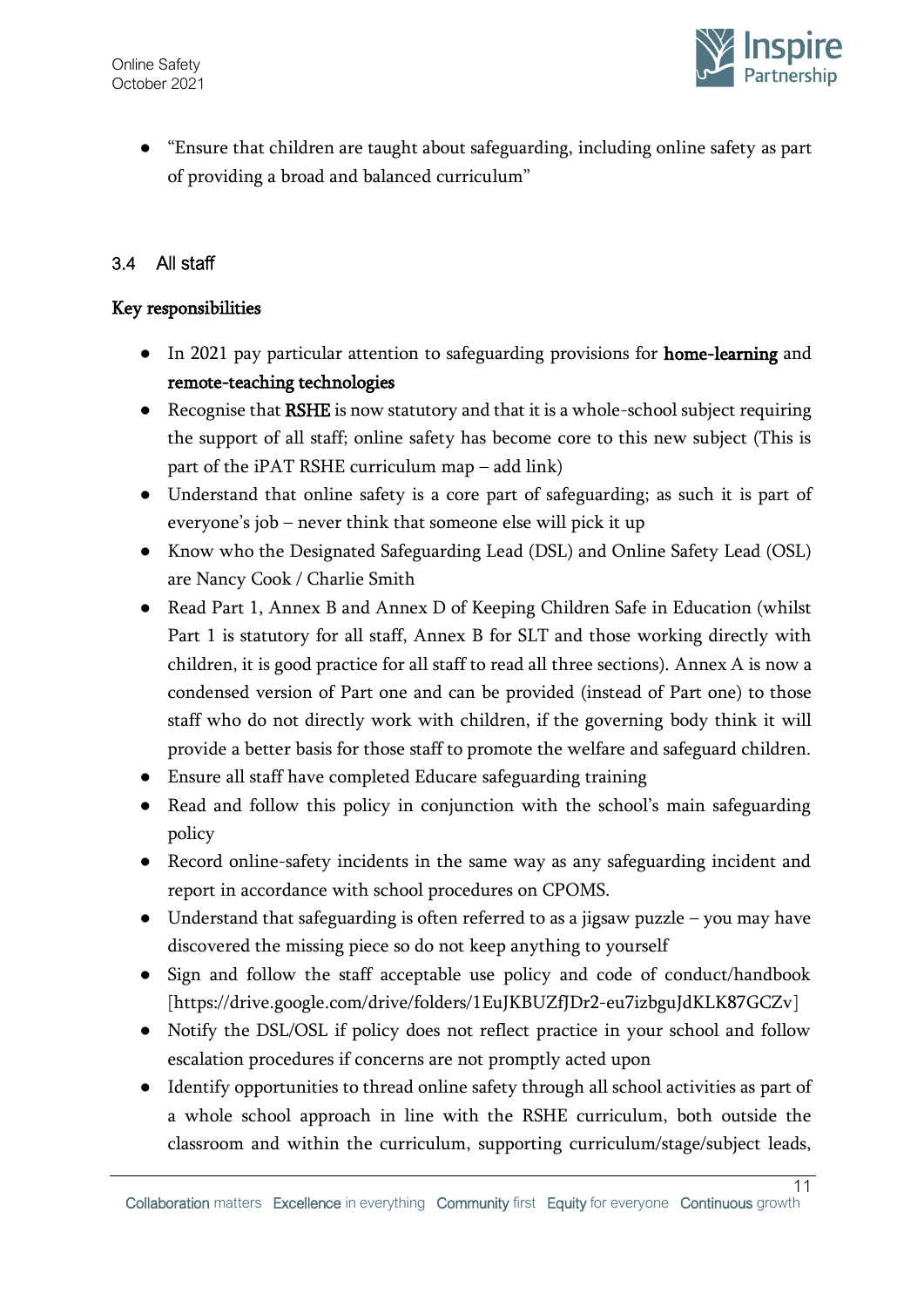

and making the most of unexpected learning opportunities as they arise (which have a unique value for pupils)

- Whenever overseeing the use of technology in school or for homework or remote teaching, encourage and talk about appropriate behaviour and how to get help and consider potential risks and the age-appropriateness of websites (find out what appropriate filtering and monitoring systems are in place)
- When supporting pupils remotely, be mindful of additional safeguarding considerations.
- Carefully supervise and guide pupils when engaged in learning activities involving online technology, supporting them with search skills, critical thinking, age appropriate materials and signposting, and legal issues such as copyright and GDPR.
- Be aware of security best-practice at all times, including password hygiene and phishing strategies.
- Prepare and check all online source and resources before using
- Encourage pupils/students to follow their acceptable use policy at home as well as at school, remind them about it and enforce school sanctions.
- Notify the DSL/OSL of new trends and issues before they become a problem
- Take a zero-tolerance approach to bullying and sexual harassment (your DSL will disseminate relevant information from the [updated 2021 DfE document](https://www.gov.uk/government/publications/sexual-violence-and-sexual-harassment-between-children-in-schools-and-colleges) on this)
- Be aware that you are often most likely to see or overhear online-safety issues (particularly relating to bullying and sexual harassment and violence) in the playground, corridors, toilets and other communal areas outside the classroom – let the DSL/OSL know
- Receive regular updates from the DSL/OSL and have a healthy curiosity for online safeguarding issues
- Model safe, responsible and professional behaviours in their own use of technology. This includes outside the school hours and site, and on social media, in all aspects upholding the reputation of the school and of the professional reputation of all staff.

## 3.5 PSHE / RSHE Lead/s – Rachael Roper

- As listed in the 'all staff' section, plus:
- Embed consent, mental wellbeing, healthy relationships and staying safe online into the PSHE / Relationships education, relationships and sex education (RSE) and health education curriculum. "This will include being taught what positive, healthy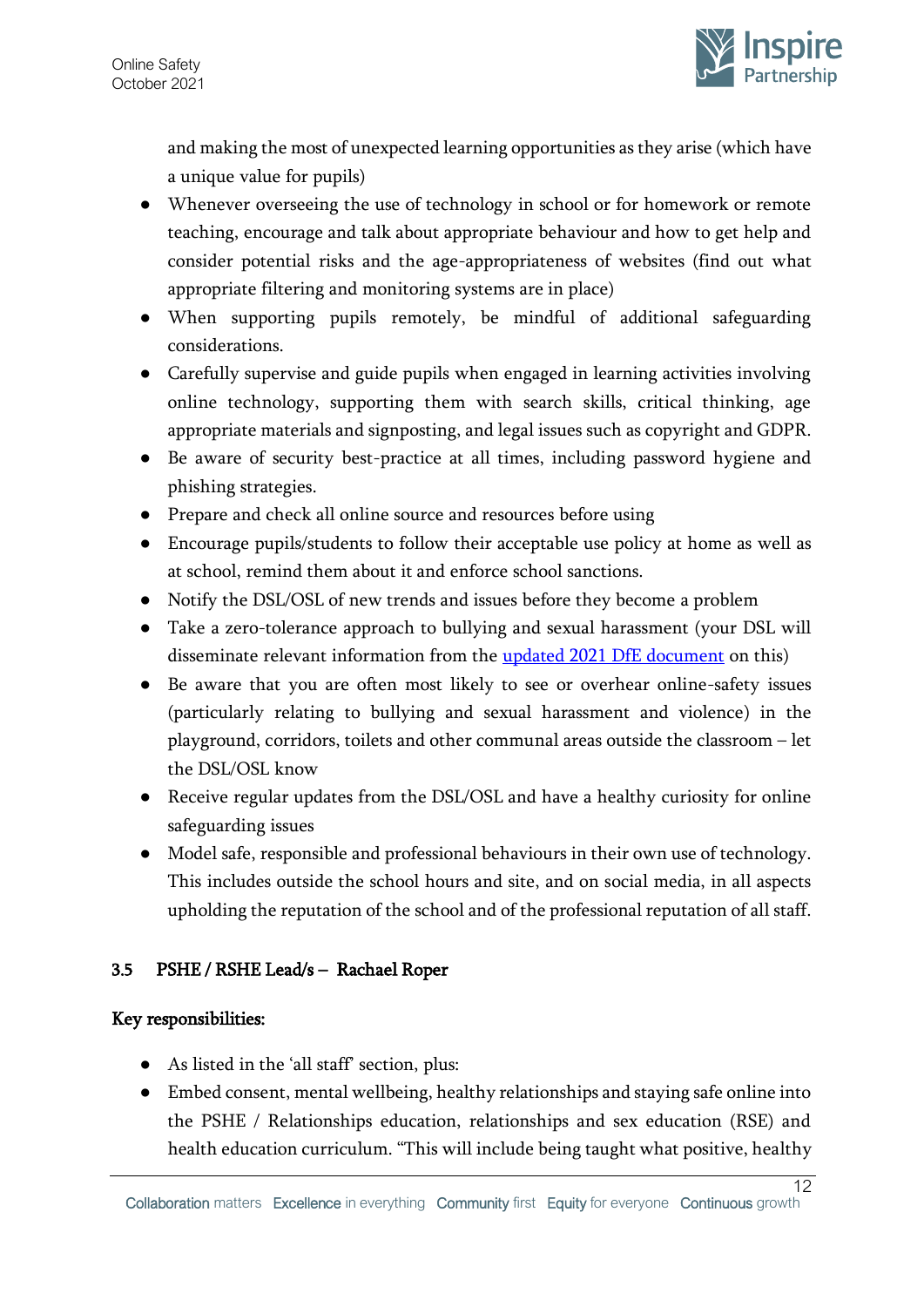

and respectful online relationships look like, the effects of their online actions on others and knowing how to recognise and display respectful behaviour online. Throughout these subjects, teachers will address online safety and appropriate behaviour in an age-appropriate way that is relevant to their pupils' lives."

- This will complement the computing curriculum, which covers the principles of online safety at all key stages, with progression in the content to reflect the different and escalating risks that pupils face. This includes how to use technology safely, responsibly, respectfully and securely, and where to go for help and support when they have concerns about content or contact on the internet or other online technologies.
- Work closely with the DSL/OSL and all other staff to ensure an understanding of the issues, approaches and messaging within PSHE / RSHE.
- Note that an RSHE policy should now be included on the school website [\[https://www.rockliffemanor.co.uk/215/policies\]](https://www.rockliffemanor.co.uk/215/policies)
- Work closely with the Computing subject leader to avoid overlap but ensure a complementary whole-school approach, and with all other lead staff to embed the same whole-school approach

## 3.6 Computing Lead – Charlie Smith

## Key responsibilities:

- As listed in the 'all staff' section, plus:
- Oversee the delivery of the online safety element of the Computing curriculum in accordance with the national curriculum
- Work closely with the RSHE lead to avoid overlap but ensure a complementary whole-school approach
- Work closely with the DSL/OSL and all other staff to ensure an understanding of the issues, approaches and messaging within Computing
- Collaborate with technical staff and others responsible for ICT use in school to ensure a common and consistent approach, in line with acceptable-use agreements

## 3.7 Subject / aspect leaders

- As listed in the 'all staff' section, plus:
- Look for opportunities to embed online safety in your subject or aspect, especially as part of the new RSHE curriculum, and model positive attitudes and approaches to staff and pupils alike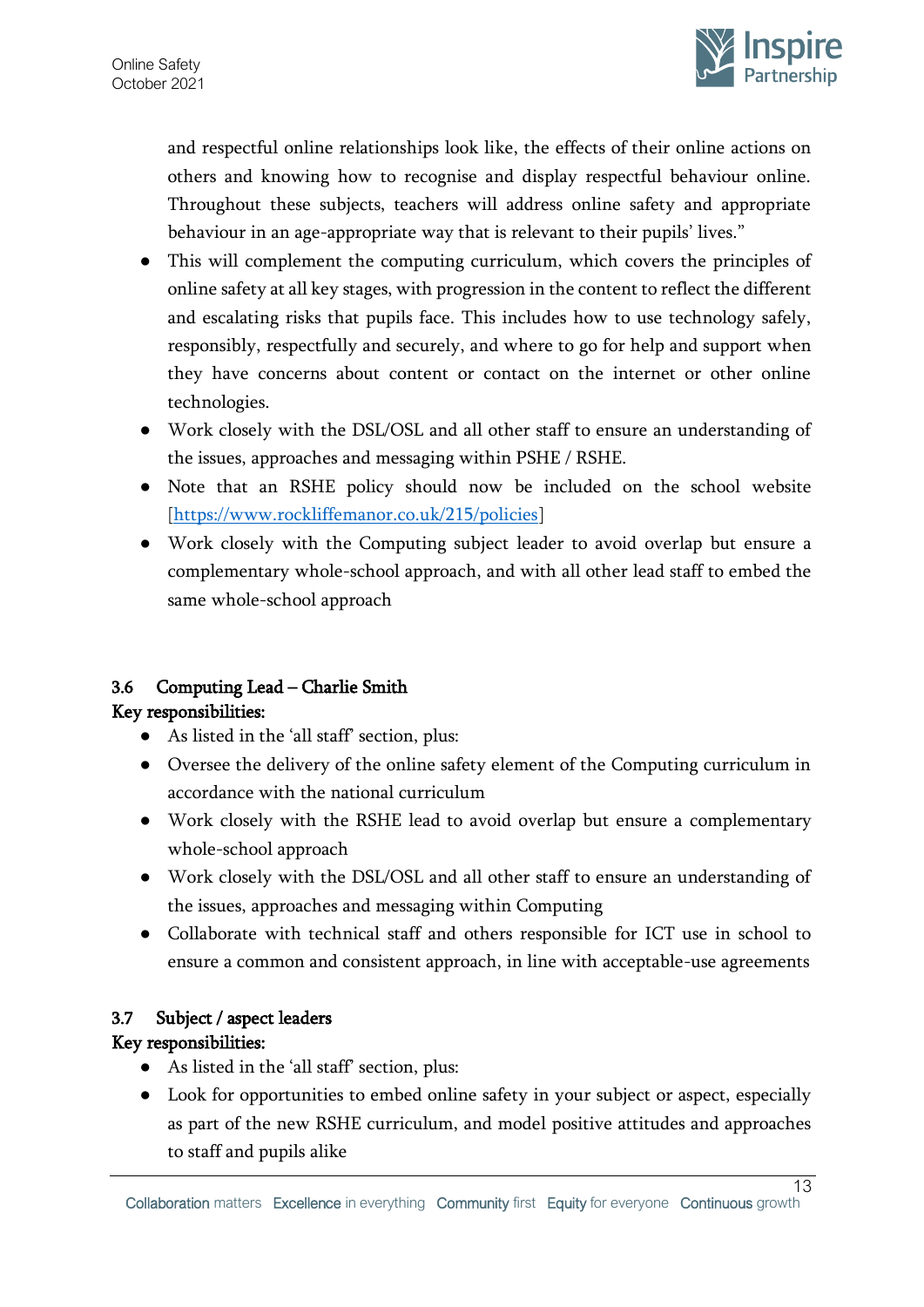

 $\overline{14}$ 

- Work closely with the DSL/OSL and all other staff to ensure an understanding of the issues, approaches and messaging within Computing
- Ensure subject specific action plans also have an online-safety element

### 3.8 Network Manager/technician – Ji Li

- As listed in the 'all staff' section, plus:
- Support the HT and DSL team as they review protections for **pupils in the home**
- Keep up to date with the school's online safety policy and technical information in order to effectively carry out their online safety role and to inform and update others as relevant
- Work closely with the designated safeguarding lead / online safety lead / data protection officer / LGfL nominated contact to ensure that school systems and networks reflect school policy
- Ensure the above stakeholders understand the consequences of existing services and of any changes to these systems (especially in terms of access to personal and sensitive records / data and to systems such as YouTube mode, web filtering settings, sharing permissions for files on cloud platforms etc
- Support and advise on the implementation of 'appropriate filtering and monitoring' as decided by the DSL and senior leadership team
- Maintain up-to-date documentation of the school's online security and technical procedures
- To report online-safety related issues that come to their attention in line with school policy
- Manage the school's systems, networks and devices, according to a strict password policy, with systems in place for detection of misuse and malicious attack, with adequate protection, encryption and backup for data, including disaster recovery plans, and auditable access controls
- Monitor the use of school technology, online platforms and social media presence and that any misuse/attempted misuse is identified and reported in line with school policy
- Work with the Headteacher to ensure the school website meets statutory DfE requirements (see RAG-audit for ACADEMY websites at [safepolicies.lgfl.net.](https://www.lgfl.net/online-safety/resource-centre?s=24))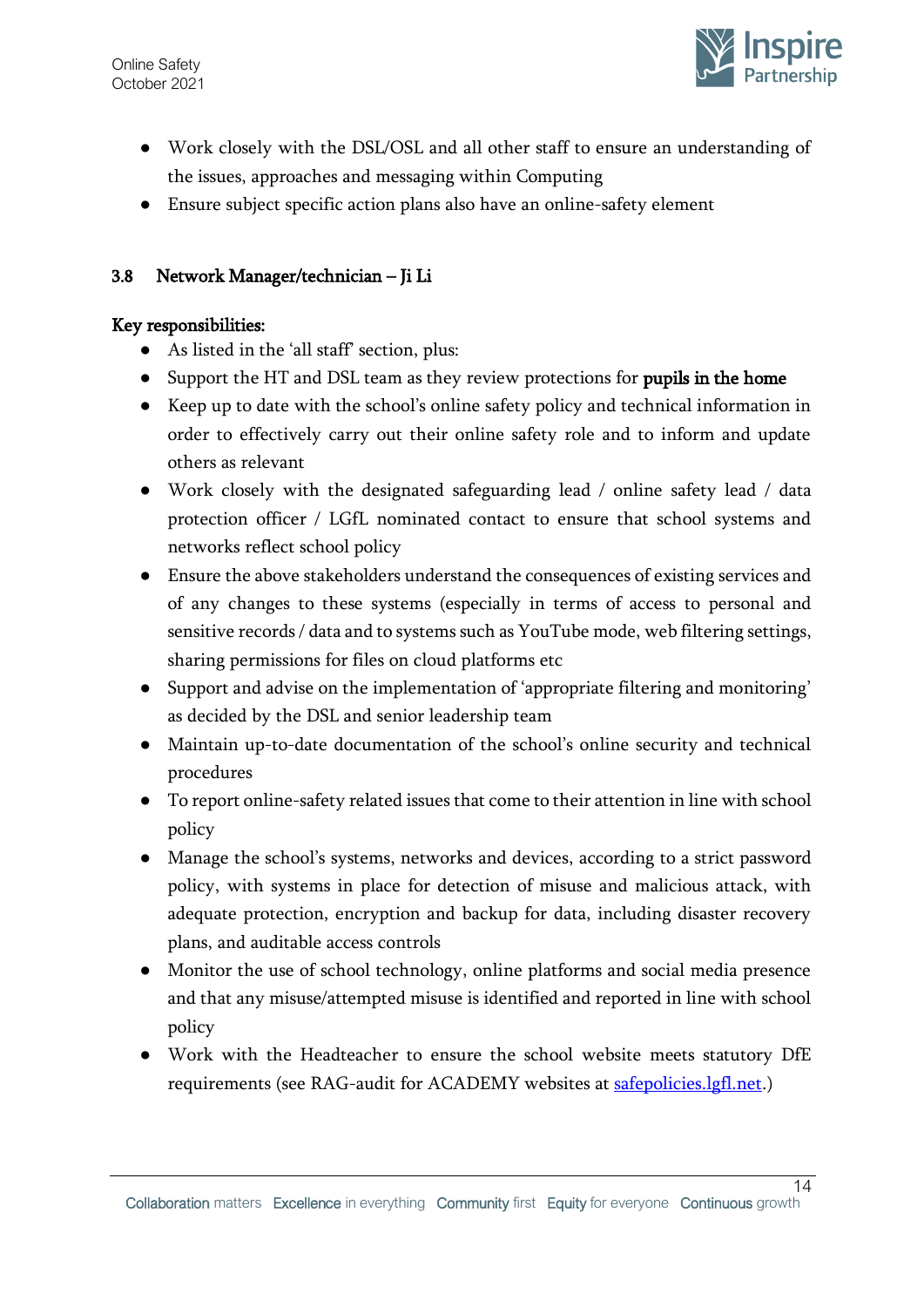

## 3.9 Data Protection Officer (DPO) – Ian Hoare dpo@inspirepartnership.co.uk Key responsibilities:

- NB this document is not for general data-protection guidance; GDPR information on the relationship between the school and LGfL can be found a[t gdpr.lgfl.net;](https://gdpr.lgfl.net/) there is an LGfL document on the general role and responsibilities of a DPO in the 'Resources for Schools' section of that page
- Be aware that of references to the relationship between data protection and safeguarding in key Department for Education documents 'Keeping Children Safe in Education' and 'Data protection: a toolkit for schools' (August 2018), especially this quote from the latter document:
- "GDPR does not prevent, or limit, the sharing of information for the purposes of keeping children safe. Lawful and secure information sharing between schools, Children's Social Care, and other local agencies, is essential for keeping children safe and ensuring they get the support they need. The Data Protection Act 2018 introduced 'safeguarding' as a reason to be able to process sensitive, personal information, even without consent (DPA, Part 2,18; Schedule 8, 4) When Designated Safeguarding Leads in schools are considering whether, or not, to share safeguarding information (especially with other agencies) it is considered best practice for them to record who they are sharing that information with and for what reason. If they have taken a decision not to seek consent from the data subject and/or parent/carer that should also be recorded within the safeguarding file. All relevant information can be shared without consent if to gain consent would place a child at risk. Fears about sharing information must not be allowed to stand in the way of promoting the welfare and protecting the safety of children."

The same document states that the retention schedule for safeguarding records may be required to be set as 'Very long term need (until pupil is aged 25 or older)'. However, some local authorities require record retention until 25 for all pupil records. An example of an LA safeguarding record retention policy can be read at [safepolicies.lgfl.net,](https://safepolicies.lgfl.net/) but you should check the rules in your area.

- Work with the DSL, headteacher and governors to ensure frameworks are in place for the protection of data and of safeguarding information sharing as outlined above. You may be interested in the discounts for LGfL schools for three market-leading GDPR compliance solutions at [gdpr.lgfl.net](https://gdpr.lgfl.net/)
- Ensure that all access to safeguarding data is limited as appropriate, and also monitored and audited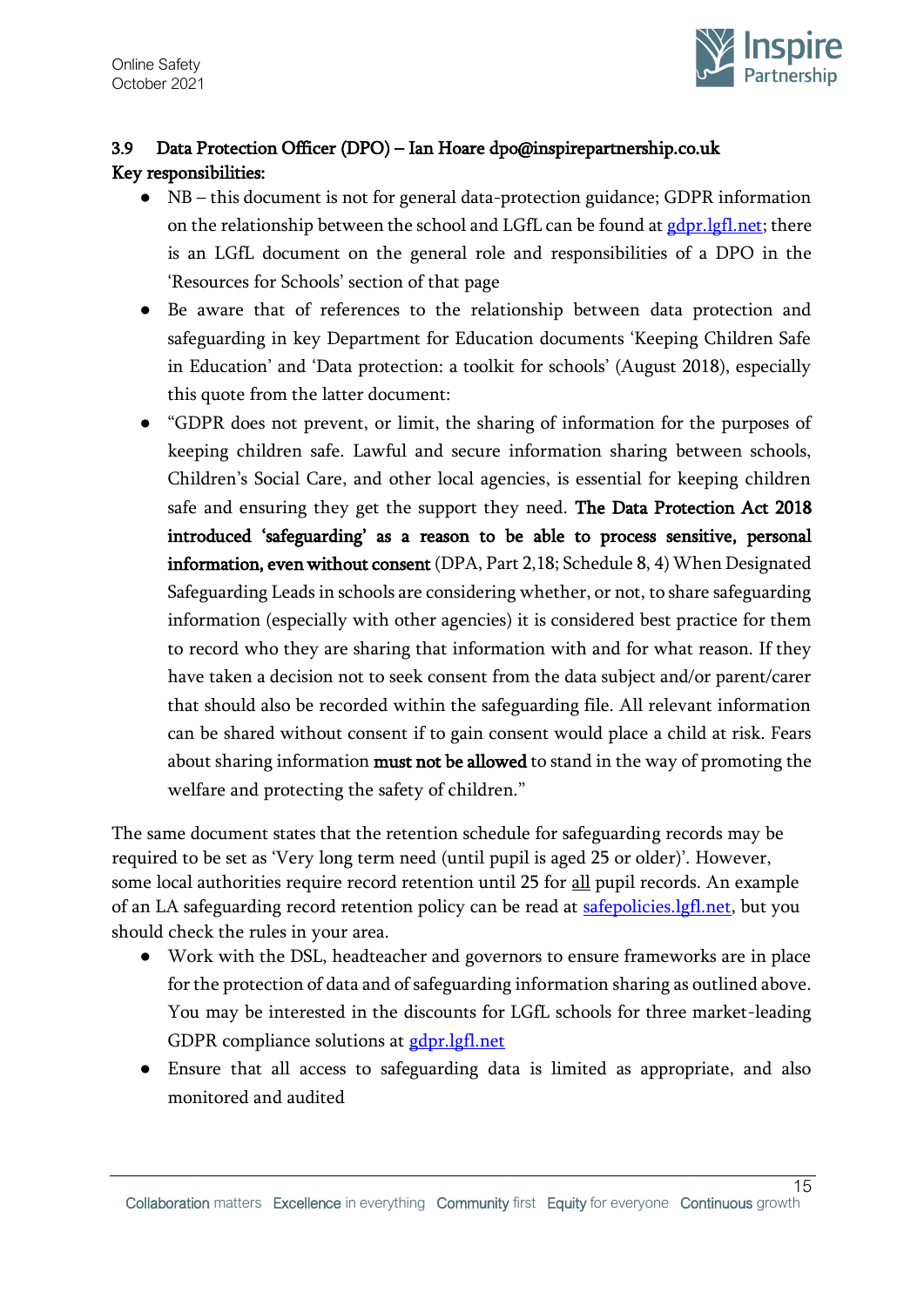

#### 3.10 LGfL TRUSTnet Nominated contacts –

### Key responsibilities:

- To ensure all LGfL services are managed on behalf of the school in line with school policies, following data handling procedures as relevant
- Work closely with the DSL and DPO to ensure they understand who the nominated contacts are and what they can do / what data access they have, as well as the implications of all existing services and changes to settings that you might request – e.g. for YouTube restricted mode, internet filtering and monitoring settings, firewall port changes, pupil email settings, and sharing settings for any cloud services such as Microsoft Office 365 and Google G Suite.
- Ensure the DPO is aware of the GDPR information on the relationship between the school and LGfL at [gdpr.lgfl.net](https://gdpr.lgfl.net/)

## 3.11 Volunteers and contractors (including tutor)

#### Key responsibilities:

- Read, understand, sign and adhere to the acceptable use policy (AUP)
- Report any concerns, no matter how small, to the designated safety lead / online safety coordinator as named in the AUP
- Maintain an awareness of current online safety issues and guidance
- Model safe, responsible and professional behaviours in their own use of technology at school and as part of remote teaching or any online communications
- Note that as per AUP agreement a contractor will never attempt to arrange any meeting, including tutoring session, without the full prior knowledge and approval of the school, and will never do so directly with a pupil. The same applies to any private/direct communication with a pupil.

#### 3.12 Pupils

- Read, understand, sign and adhere to the student/pupil acceptable use policy and review this annually
- Treat home learning during any isolation/quarantine or bubble/school lockdown in the same way as regular learning in school and behave as if a teacher or parent were watching the screen
- Avoid any private communication or use of personal logins/systems to communicate with or arrange meetings with school staff or tutors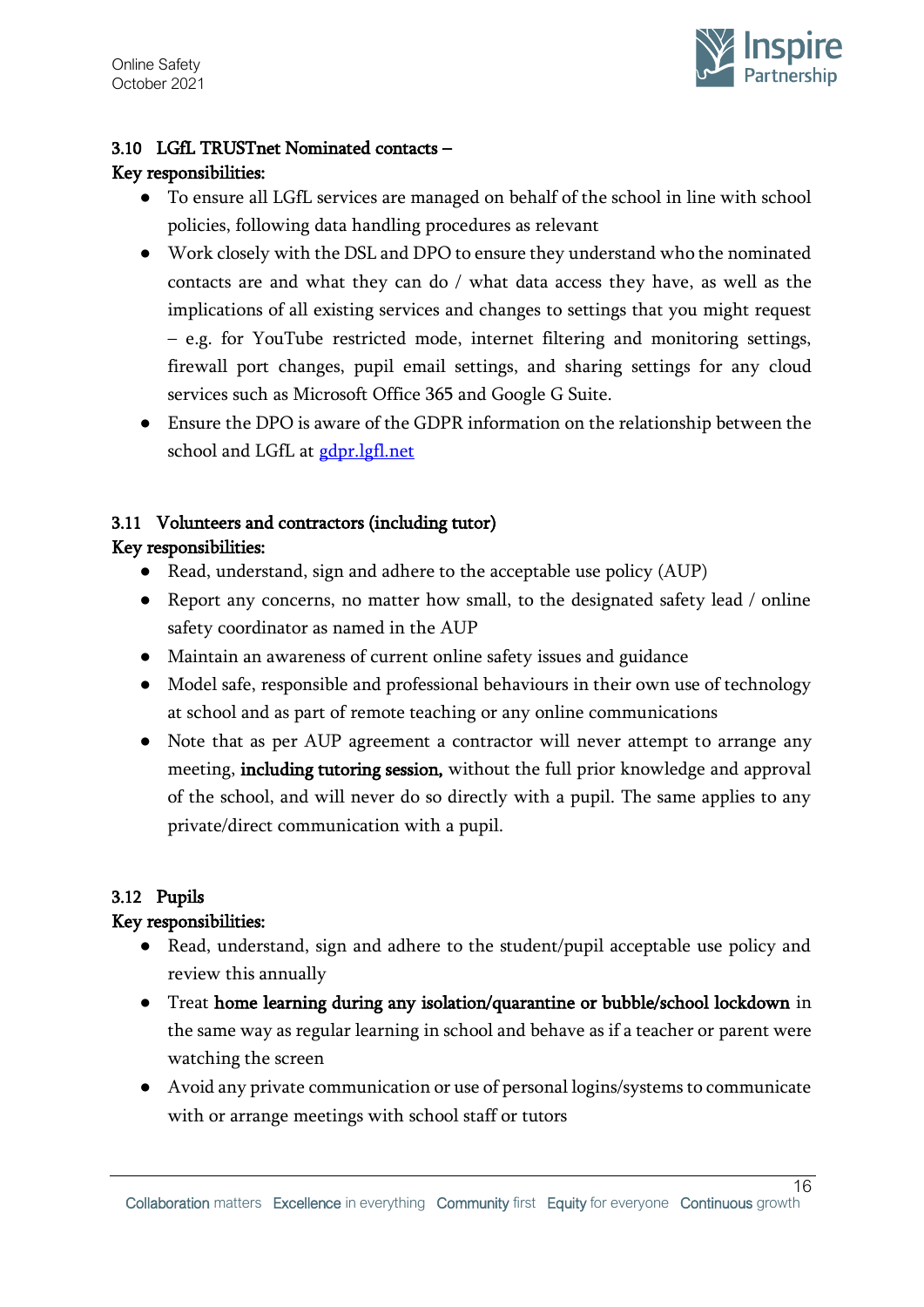

- Understand the importance of reporting abuse, misuse or access to inappropriate materials, including any concerns about a member of school staff or supply teacher or online tutor
- Know what action to take if they or someone they know feels worried or vulnerable when using online technology, at school, home or anywhere else.
- To understand the importance of adopting safe and responsible behaviours and good online safety practice when using digital technologies outside of school and realise that the school's acceptable use policies cover actions out of school, including on social media
- Remember the rules on the misuse of school technology devices and logins used at home should be used just like if they were in full view of a teacher.
- Understand the benefits/opportunities and risks/dangers of the online world and know who to talk to at school or outside school if there are problems

## 3.13 Parents/carers

- Read, sign and promote the school's parental acceptable use policy (AUP) and read the pupil AUP and encourage their children to follow it
- Consult with the school if they have any concerns about their children's and others' use of technology
- Promote positive online safety and model safe, responsible, respectful and positive behaviours in their own use of technology, including on social media: not sharing other's images or details without permission and refraining from posting negative, threatening or violent comments about others, including the school staff, volunteers, governors, contractors, pupils or other parents/carers.
- Encourage children to engage fully in home-learning during any period of isolation/quarantine or bubble/school closure and flag any concerns
- Support the child during remote learning to avoid video calls in a bedroom if possible and if not, to ensure the child is fully dressed and not in bed, with the camera pointing away from beds/bedding/personal information etc. and the background blurred or changed where possible.
- If organising private online tuition, remain in the room if possible, ensure the child knows tutors should not arrange new sessions directly with the child or attempt to communicate privately. Further advice available in the [Online Tutors](https://static.lgfl.net/LgflNet/downloads/online-safety/posters/LGfL-DigiSafe-Online-Tutors-Safeguarding-Guidance.pdf) – Guidance [for Parents and Carers](https://static.lgfl.net/LgflNet/downloads/online-safety/posters/LGfL-DigiSafe-Online-Tutors-Safeguarding-Guidance.pdf) poster at [parentsafe.lgfl.net,](https://parentsafe.lgfl.net/body-safe-sharing-content-online) which is a dedicated parent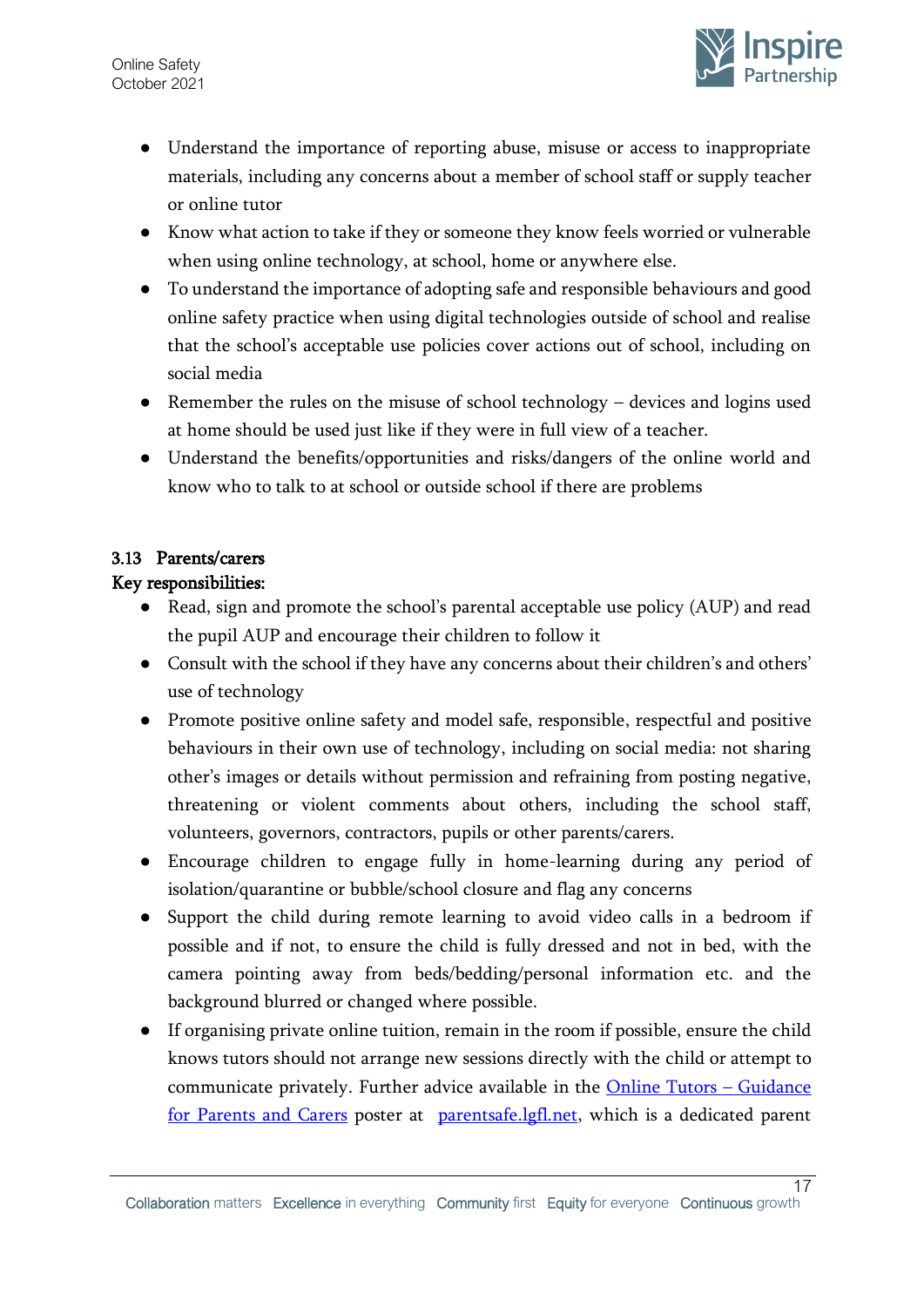

portal offering updated advice and resources to help parents keep children safe online

#### 3.14 External groups including parent associations –

#### Key responsibilities:

- Any external individual/organisation will sign an acceptable use policy prior to using technology or the internet within school
- Support the school in promoting online safety and data protection
- Model safe, responsible, respectful and positive behaviours in their own use of technology, including on social media: not sharing other's images or details without permission and refraining from posting negative, threatening or violent comments about others, including the school staff, volunteers, governors, contractors, pupils or other parents/carers

## 4 Curriculum

The following subjects have the clearest online safety links (see the relevant role descriptors above for more information):

- Relationships education, relationships and sex education (RSE) and health (also known as RSHE or PSHE)
- Computing
- Citizenship

However, as stated in the role descriptors above, it is the role of all staff to identify opportunities to thread online safety through all school activities, both outside the classroom and within the curriculum, supporting curriculum/stage/subject leads, and making the most of unexpected learning opportunities as they arise (which have a unique value for pupils).

Whenever overseeing the use of technology (devices, the internet, new technology such as augmented reality, etc) in school or setting as homework tasks, all staff should encourage sensible use, monitor what pupils/students are doing and consider potential dangers and the age appropriateness of websites (ask your DSL what appropriate filtering and monitoring policies are in place).

Equally, all staff should carefully supervise and guide pupils when engaged in learning activities involving online technology (including, extra-curricular, extended school activities if relevant and remote teaching), supporting them with search skills, critical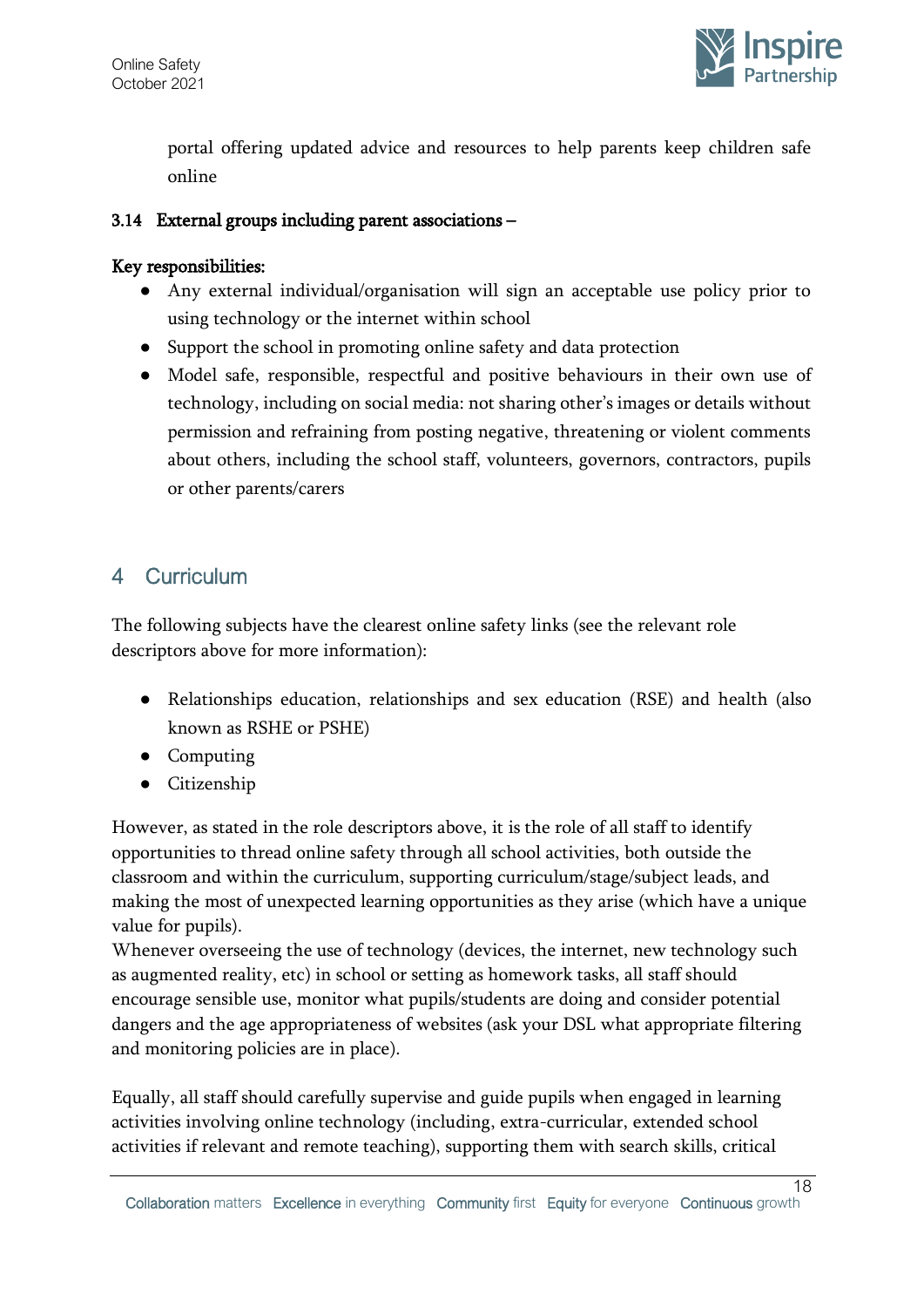

thinking (e.g. fake news), age appropriate materials and signposting, and legal issues such as copyright and data law.

## <sup>5</sup> Handling online-safety concerns and incidents

It is vital that all staff recognise that online-safety is a part of safeguarding (as well as being a curriculum strand of Computing, PSHE/RSHE and Citizenship). General concerns must be handled in the same way as any other safeguarding concern; safeguarding is often referred to as a jigsaw puzzle, so all stakeholders should err on the side of talking to the online-safety lead / designated safeguarding lead to contribute to the overall picture or highlight what might not yet be a problem.

Support staff will often have a unique insight and opportunity to find out about issues first in the playground, corridors, toilets and other communal areas outside the classroom (particularly relating to bullying and sexual harassment and violence). School procedures for dealing with online-safety will be mostly detailed in the following policies (primarily in the first key document):

- Safeguarding and Child Protection Policy
- Sexual Harassment / Peer on Peer Abuse Policy (if separate)
- Anti-Bullying Policy
- Behaviour Policy (including school sanctions)
- Acceptable Use Policies
- Prevent Risk Assessment / Policy
- Data Protection Policy, agreements and other documentation (e.g. privacy statement and consent forms for data sharing, image use etc)

This school commits to take all reasonable precautions to ensure online safety, but recognises that incidents will occur both inside school and outside school (and that those from outside school will continue to impact pupils when they come into school or during extended periods away from school. All members of the school are encouraged to report issues swiftly to allow us to deal with them quickly and sensitively through the school's escalation processes.

Any suspected online risk or infringement should be reported to the online safety lead / designated safeguarding lead on the same day – where clearly urgent, it will be made by the end of the lesson [add more detail to describe the process in your school; CPOMs, Pink forms etc]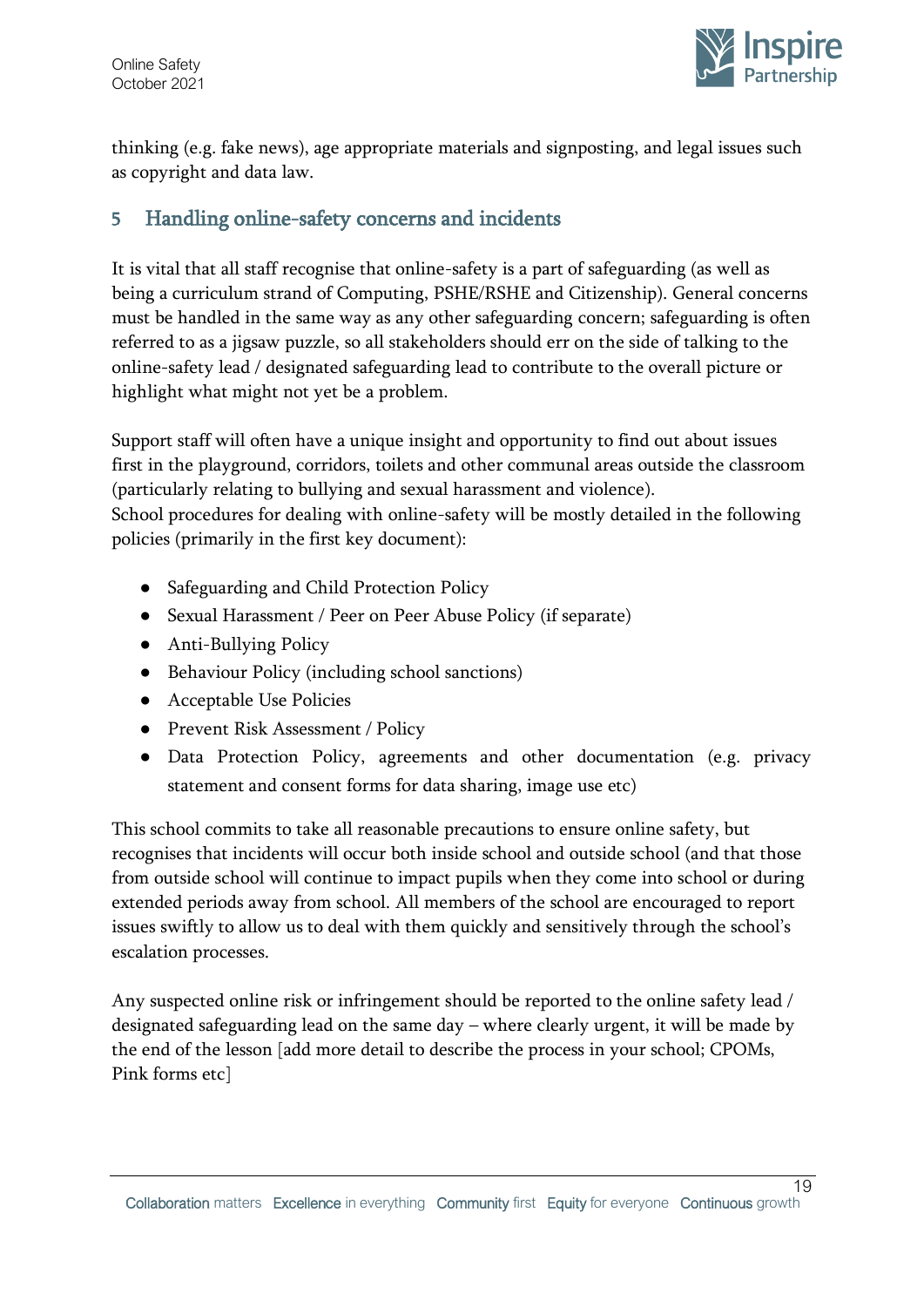Online Safety October 2021



 $\overline{20}$ 

Any concern/allegation about staff misuse is always referred directly to the Headteacher, unless the concern is about the Headteacher in which case the complaint is referred to the Chair of Governors and the LADO (Local Authority's Designated Officer).

LADO contact details: Telephone: 020 8921 3930 Email: childrens-Lado@royalgreenwich.gov.uk

The school will actively seek support from other agencies as needed (i.e. the local authority, LGfL, UK Safer Internet Centre's Professionals' Online Safety Helpline (POSH), NCA CEOP, Prevent Officer, Police, IWF). We will inform parents/carers of online-safety incidents involving their children, and the Police where staff or pupils engage in or are subject to behaviour which we consider is particularly disturbing or breaks the law (particular procedures are in place for sexting and upskirting; see section below).

#### 5.1 Sexting – sharing nudes and semi-nudes

All schools (regardless of phase) should refer to the updated UK Council for Internet Safety (UKCIS) guidance on sexting - now referred to as **Sharing nudes and semi-nudes:** [advice for education settings](https://www.gov.uk/government/publications/sharing-nudes-and-semi-nudes-advice-for-education-settings-working-with-children-and-young-people) to avoid unnecessary criminalisation of children. NB where one of the parties is over 18, this is no longer sexting but child sexual abuse.

There is a one-page overview called [Sharing nudes and semi-nudes: how to respond to an](https://assets.publishing.service.gov.uk/government/uploads/system/uploads/attachment_data/file/947546/Sharing_nudes_and_semi_nudes_how_to_respond_to_an_incident_Summary_V2.pdf)  [incident f](https://assets.publishing.service.gov.uk/government/uploads/system/uploads/attachment_data/file/947546/Sharing_nudes_and_semi_nudes_how_to_respond_to_an_incident_Summary_V2.pdf)or all staff (not just classroom-based staff) to read, in recognition of the fact that it is mostly someone other than the designated safeguarding lead (DSL) or online safety lead to first become aware of an incident, and it is vital that the correct steps are taken. Staff other than the DSL must not attempt to view, share or delete the image or ask anyone else to do so, but to go straight to the DSL.

The school DSL will in turn use the full guidance document, **Sharing nudes and semi**nudes – [advice for educational settings](https://assets.publishing.service.gov.uk/government/uploads/system/uploads/attachment_data/file/947545/UKCIS_sharing_nudes_and_semi_nudes_advice_for_education_settings_V2.pdf) to decide next steps and whether other agencies need to be involved.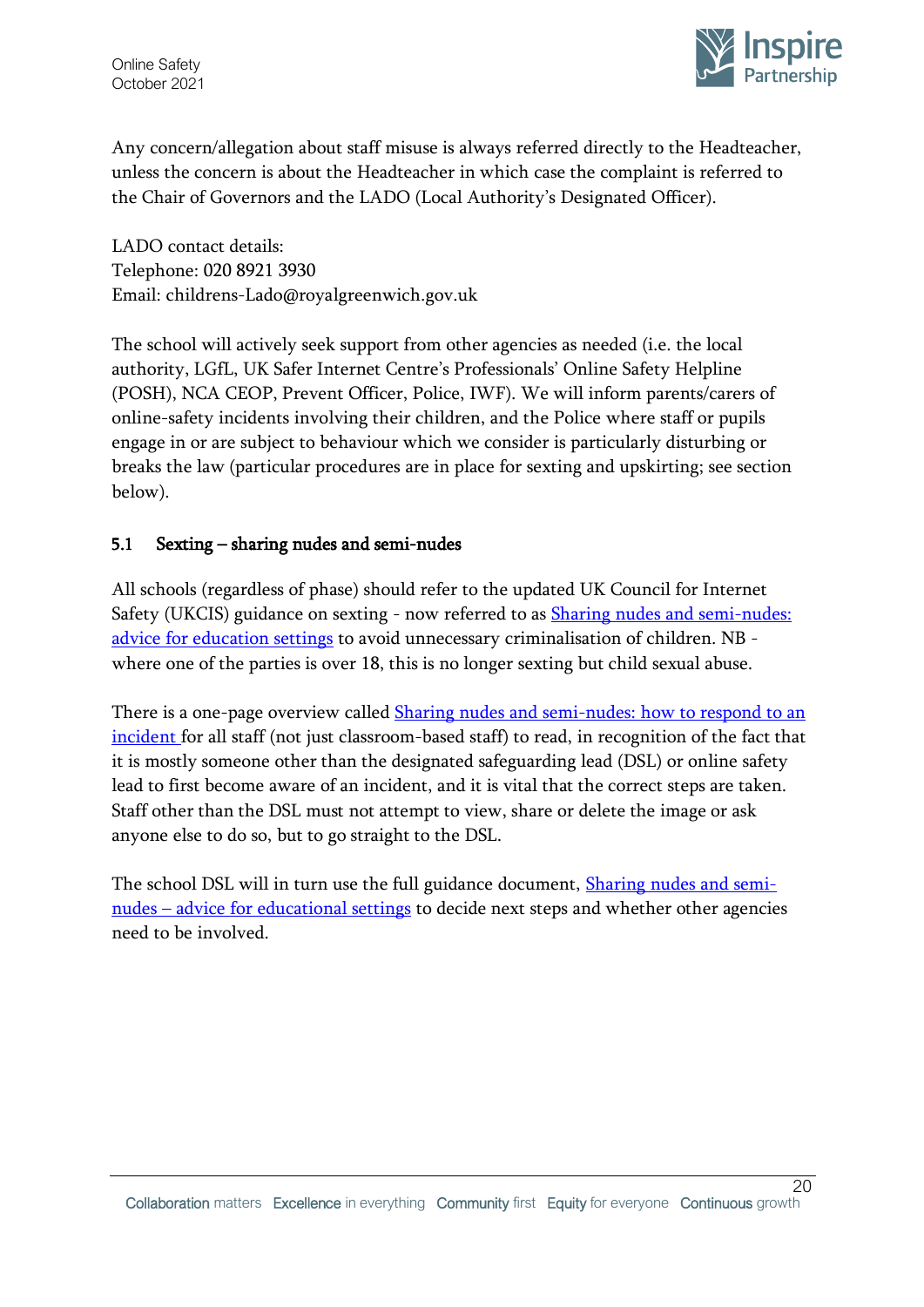



#### \*Consider the 5 points for immediate referral at initial review:

1. The incident involves an adult

2. There is reason to believe that a child or young person has been coerced, blackmailed or groomed, or there are concerns about their capacity to consent (for example, owing to special educational needs)

3. What you know about the images or videos suggests the content depicts sexual acts which are unusual for the young person's developmental stage, or are violent

4. The images involves sexual acts and any pupil in the images or videos is under 13

5. You have reason to believe a child or young person is at immediate risk of harm owing to the sharing of nudes and semi-nudes, for example, they are presenting as suicidal or self-harming

It is important that everyone understands that whilst sexting is illegal, pupils/students can come and talk to members of staff if they have made a mistake or had a problem in this area.

#### 5.2 Upskirting

It is important that everyone understands that upskirting (taking a photo of someone under their clothing, not necessarily a skirt) is now a criminal offence, as highlighted in Keeping Children Safe in Education and that pupils/students can come and talk to members of staff if they have made a mistake or had a problem in this area.

#### 5.3 Bullying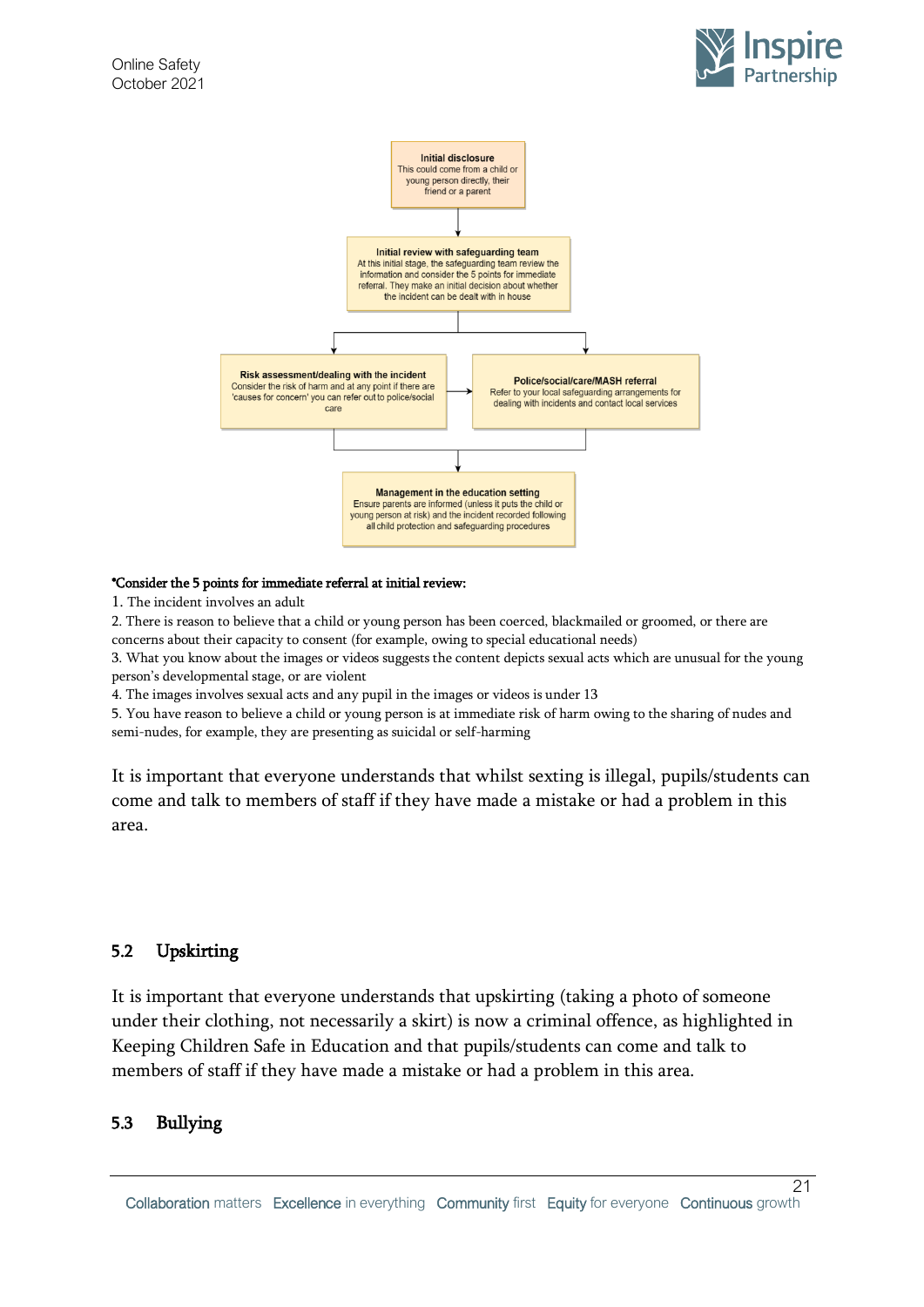

Online bullying should be treated like any other form of bullying and the school bullying policy should be followed for online bullying, which may also be referred to as cyberbullying, including issues arising from banter. [ https://www.rockliffemanor.co.uk/215/policies]

#### 5.4 Sexual violence and harassment

DfE guidance on sexual violence and harassment is referenced in Keeping Children Safe in Education and also a document in its own right. It would be useful for all staff to be aware of this guidance: paragraphs 45-49 cover the immediate response to a report and confidentiality which is highly relevant for all staff; the case studies section provides a helpful overview of some of the issues which may arise.

Any incident of sexual harassment or violence (online or offline) should be reported to the DSL who will follow the full guidance. Staff should work to foster a zero-tolerance culture. The guidance stresses that schools must take all forms of sexual violence and harassment seriously, explaining how it exists on a continuum and that behaviours incorrectly viewed as 'low level' are treated seriously and not allowed to perpetuate. The document makes specific reference to behaviours such as bra-strap flicking and the careless use of language.

## 5.5 Misuse of school technology (devices, systems, networks or platforms)

Clear and well communicated rules and procedures are essential to govern pupil and adult use of school networks, connections, internet connectivity and devices, cloud platforms and social media (both when on school site and outside of school).

These are defined in the relevant Acceptable Use Policy as well as in this document, for example in the sections relating to the professional and personal use of school platforms/networks/clouds, devices and other technology.

Where pupils contravene these rules, the school behaviour policy will be applied; where staff contravene these rules, action will be taken as outlined in the staff code of conduct/handbook and or disciplinary policy.

It will be necessary to reinforce these as usual at the beginning of any school year but also to remind pupils that the same applies for any home learning that may take place in future periods of absence/ closure/quarantine etc.

Further to these steps, the school reserves the right to withdraw – temporarily or permanently – any or all access to such technology, or the right to bring devices onto school property.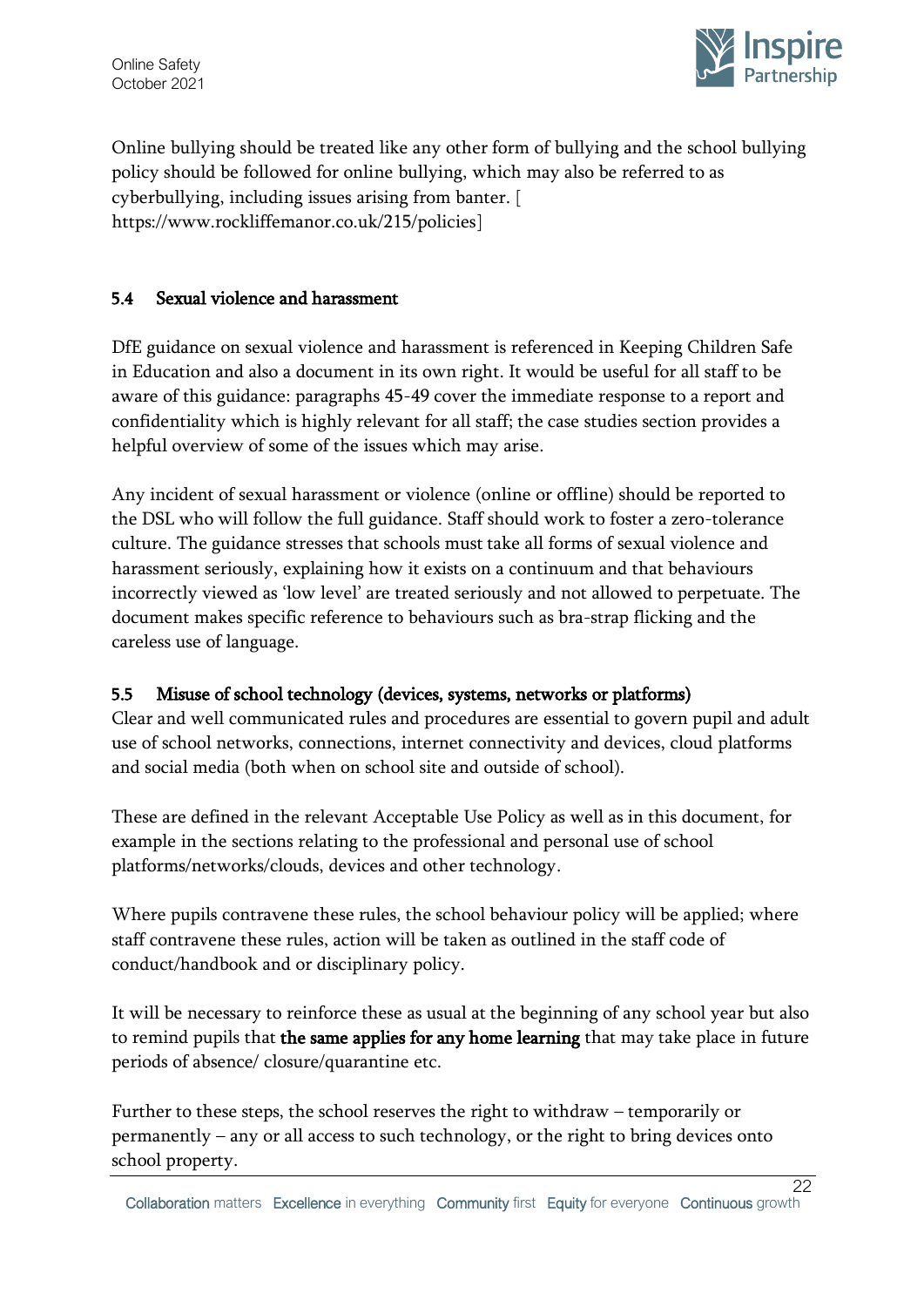

#### 5.6 Social media incidents

See the social media section later in this document for rules and expectations of behaviour for children and adults in the Rockliffe Manor community.

These are also governed by school Acceptable Use Policies.

Breaches will be dealt with in line with the school behaviour policy (for pupils) or code of conduct/handbook (for staff).

Further to this, where an incident relates to an inappropriate, upsetting, violent or abusive social media post by a member of the school community, Rockliffe Manor the school will request that the post be deleted and will expect this to be actioned promptly.

Where an offending post has been made by a third party, the school may report it to the platform it is hosted on, and may contact the Professionals' Online Safety Helpline, POSH, (run by the UK Safer Internet Centre) for support or help to accelerate this process.

## 6 Appropriate filtering and monitoring

Keeping Children Safe in Education obliges schools to "ensure appropriate filters and appropriate monitoring systems are in place [and] not be able to access harmful or inappropriate material [but at the same time] be careful that "over blocking" does not lead to unreasonable restrictions as to what children can be taught with regards to online teaching and safeguarding."

At this school, the internet connection is provided by the LGfL. This means we have a dedicated and secure, schoolsafe connection that is protected with firewalls and multiple layers of security, including a web filtering system called WebScreen 3, which is made specifically to protect children in schools. You can read more about why this system is appropriate on the UK Safer Internet Centre's appropriate filtering submission pages [here.](https://www.saferinternet.org.uk/advice-centre/teachers-and-school-staff/appropriate-filtering-and-monitoring/provider-responses)

There are three types of appropriate monitoring identified by the Safer Internet Centre. These are:

- 1. Physical monitoring (adult supervision in the classroom, at all times)
- 2. Internet and web access
- 3. Active/Pro-active technology monitoring services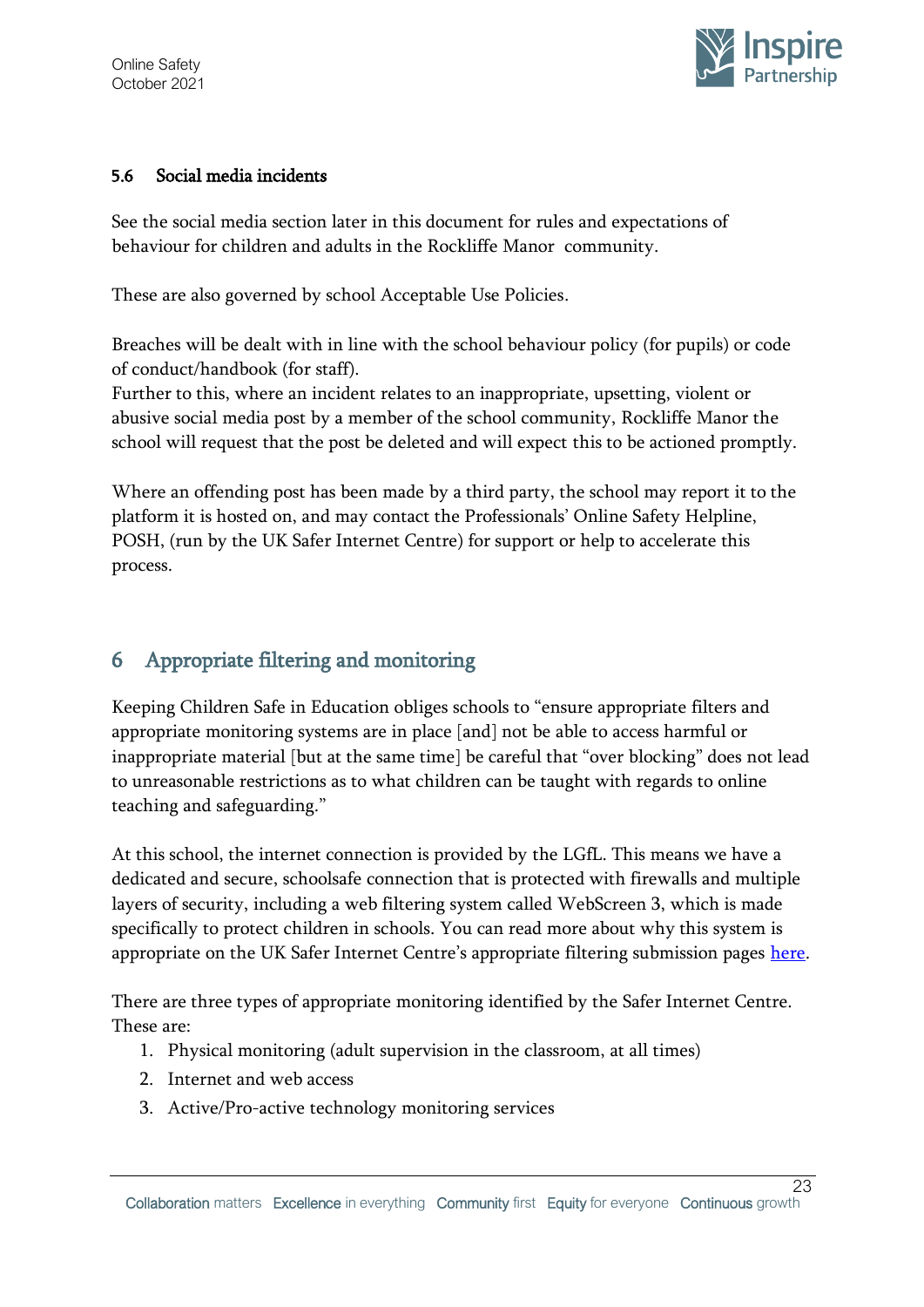Online Safety October 2021



24

## 7 Electronic communications

Please read this section alongside references to pupil-staff communications in the overall school Safeguarding Policy, and in conjunction with the Data Protection Policy. This section only covers electronic communications, but the same principles of transparency, appropriate conduct and audit trail apply.

## 7.1 Email

- Pupils at this school use the Gmail from Google for all school emails
- Staff at this school use the StaffMail system for all school emails

Both these systems are linked to the USO authentication system and are fully auditable, trackable and managed by LGfL on behalf of the school. This is for the mutual protection and privacy of all staff, pupils and parents, as well as to support data protection.

General principles for email use are as follows:

- Email and Google Classroom are the only means of electronic communication to be used between staff and pupils / staff and parents (in both directions). Use of a different platform must be approved in advance by the headteacher in advance. Any unauthorised attempt to use a different system may be a safeguarding concern or disciplinary matter and should be notified to the DSL (if by a child) or to the Headteacher (if by a staff member).
- Email may only be sent using the email systems above. There should be no circumstances where a private email is used; if this happens by mistake, the DSL/Headteacher/DPO (the particular circumstances of the incident will determine whose remit this is) should be informed immediately.
- Staff or pupil personal data should never be sent/shared/stored on email.
	- o If data needs to be shared with external agencies, USO-FX and Egress systems are available from LGfL.
	- o Internally, staff should use the school network, including when working from home when remote access is available via the RAV3 system.
- Appropriate behaviour is expected at all times, and the system should not be used to send inappropriate materials or language which is or could be construed as bullying, aggressive, rude, insulting, illegal or otherwise inappropriate, or which (for staff) might bring the school into disrepute or compromise the professionalism of staff
- Pupils and staff are allowed to use the email system for reasonable (not excessive, not during lessons) personal use but should be aware that all use is monitored, their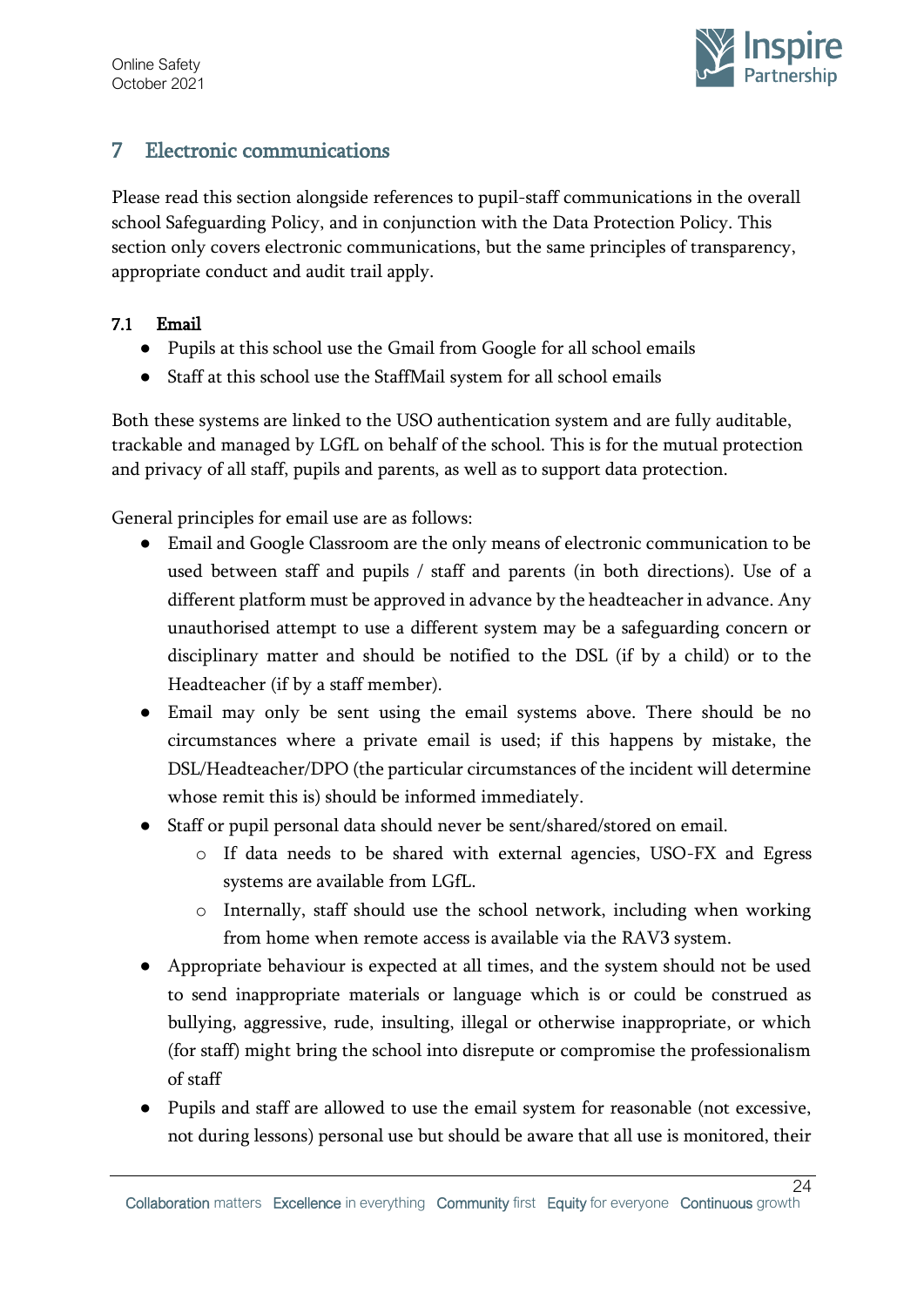

emails may be read and the same rules of appropriate behaviour apply at all times. Emails using inappropriate language, images, malware or to adult sites may be blocked and not arrive at their intended destination.

See also the social media section of this policy.

## 8 School website

The school website is a key public-facing information portal for the school community (both existing and prospective stakeholders) with a key reputational value. The Headteacher/Principal and Governors have delegated the day-to-day responsibility of updating the content of the website to Alice Browne or Sarah Sweet. The site is managed by E4Eduction.

The DfE has determined information which must be available on a school website. LGfL has compiled RAG (red-amber-green) audits at [safepolicies.lgfl.net](https://safepolicies.lgfl.net/) to help schools to ensure that are requirements are met (see appendices). Note that an RSHE policy is now included.

Where other staff submit information for the website, they are asked to remember:

- Schools have the same duty as any person or organisation to respect and uphold copyright law – schools have been fined thousands of pounds for copyright breaches. Sources must always be credited and material only used with permission. If in doubt, check with the headteacher. There are many open-access libraries of high-quality public-domain images that can be used (e.g. pixabay.com for marketing materials – beware some adult content on this site). Pupils and staff at LGfL schools also have access to licences for music, sound effects, art collection images and other at curriculum.lgfl.net
- Where pupil work, images or videos are published on the website, their identities are protected and full names are not published (remember also not to save images with a filename that includes a pupil's full name).

## 9 Cloud platforms

It is important to consider data protection before adopting a cloud platform or service – see our DP policy.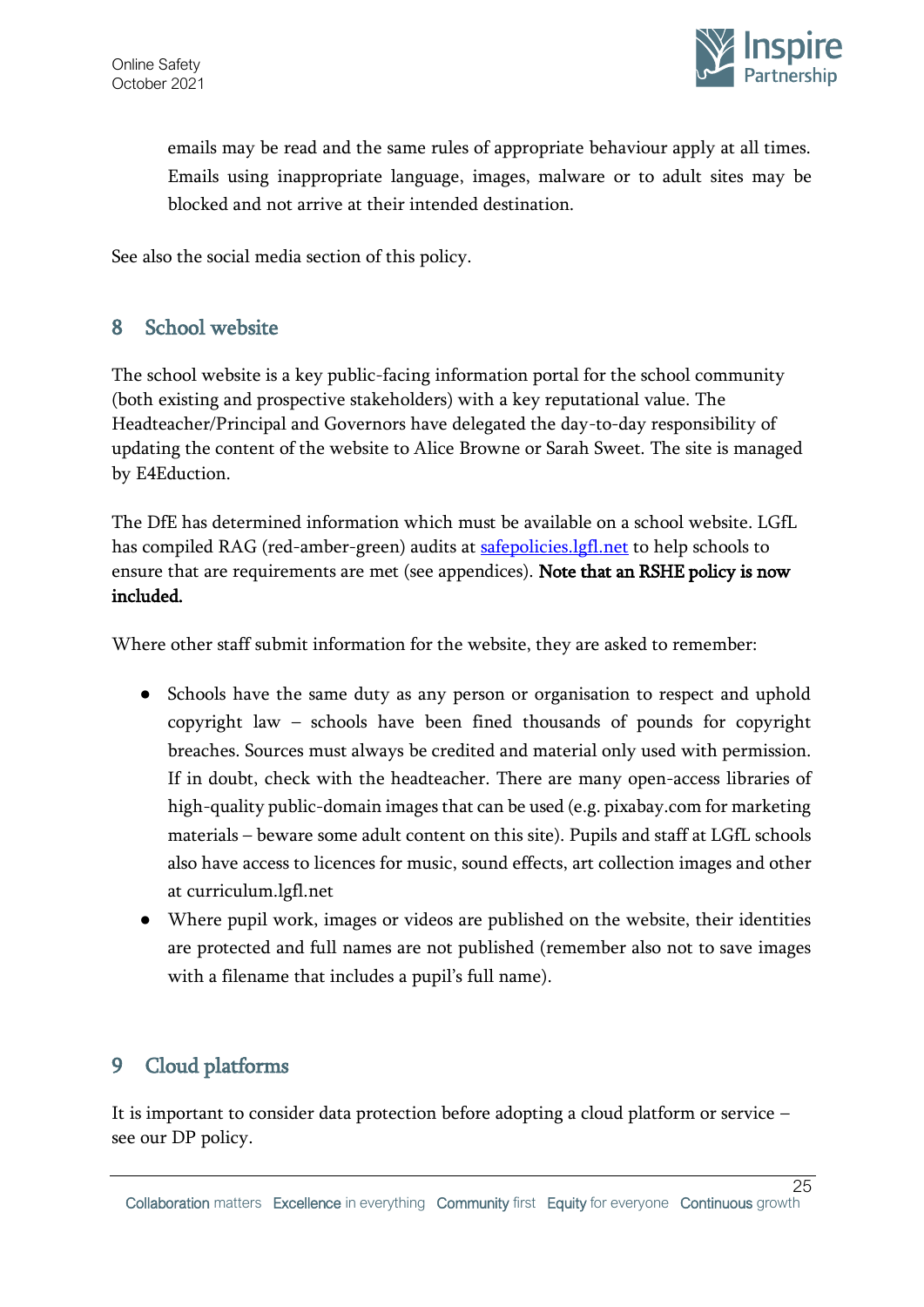

For online safety, basic rules of good password hygiene ("Treat your password like your toothbrush –never share it with anyone!"), expert administration and training can help to keep staff and pupils safe, and to avoid incidents. The data protection officer and network manager analyse and document systems and procedures before they are implemented, and regularly review them.

The following principles apply:

- Privacy statements inform parents and children  $(13+)$  when and what sort of data is stored in the cloud
- The DPO approves new cloud systems, what may or may not be stored in them and by whom. This is noted in a DPIA (data-protection impact statement) and parental permission is sought
- Regular training ensures all staff understand sharing functionality and this is audited to ensure that pupil data is not shared by mistake. Open access or widely shared folders are clearly marked as such
- Pupils and staff are only given access and/or sharing rights when they can demonstrate an understanding of what data may be stored and how it can be seen
- Two-factor authentication is used for access to staff or pupil data
- Pupil images/videos are only made public with parental permission
- Only school-approved platforms are used by students or staff to store pupil work
- All stakeholders understand the difference between consumer and education products (e.g. a private Gmail account or Google Drive and those belonging to a managed educational domain)

## 10 Digital images and video

When a pupil/student joins the school, parents/carers are asked if they give consent for their child's image to be captured in photographs or videos, for what purpose (beyond internal assessment, which does not require express consent) and for how long. Parents answer as follows:

- For displays around the school
- For the newsletter
- For use in paper-based school marketing
- For online prospectus or websites
- For a specific high profile image for display or publication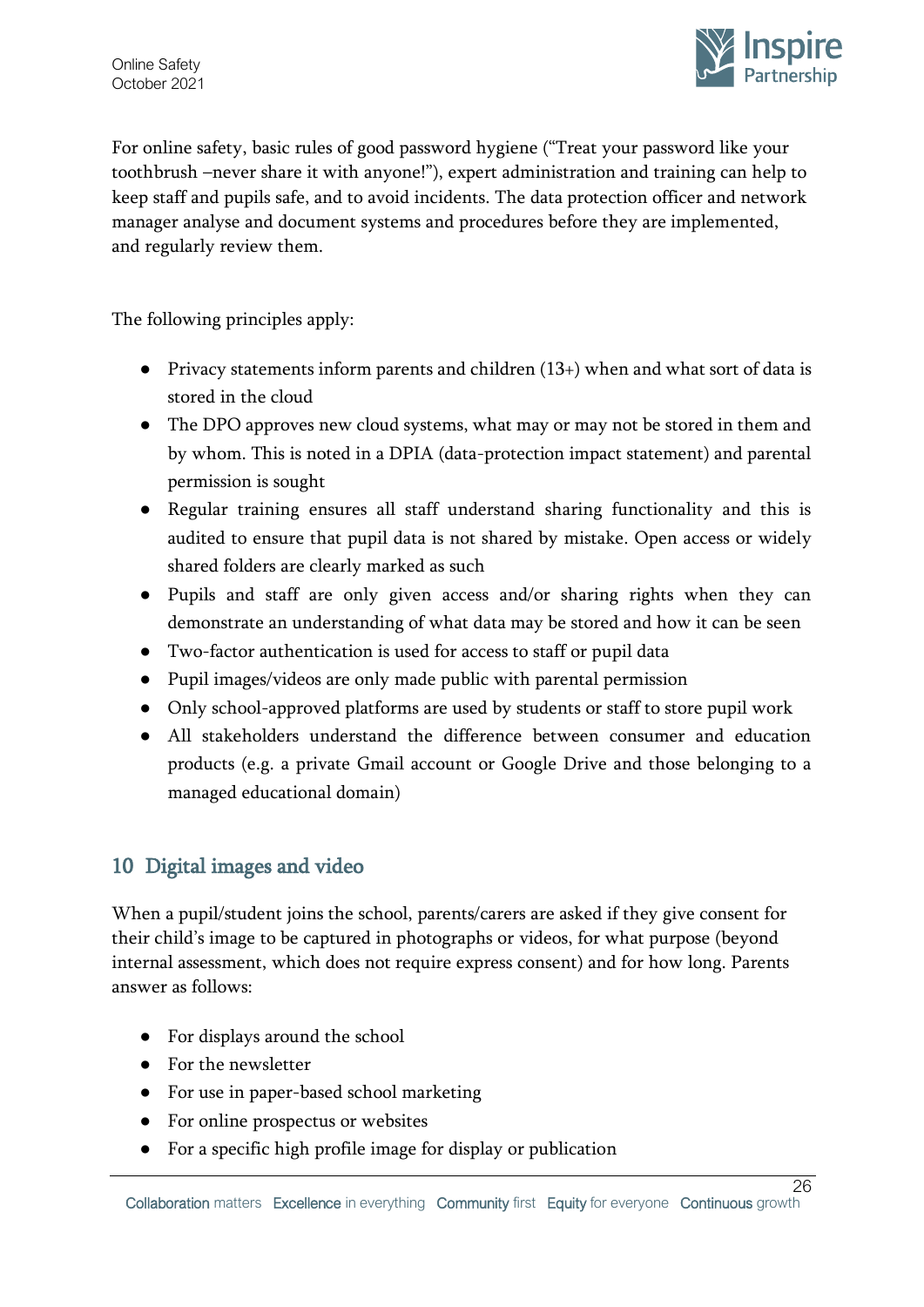

● For social media

Whenever a photo or video is taken/made, the member of staff taking it will check the latest database before using it for any purpose.

Any pupils shown in public facing materials are never identified with more than first name (and photo file names/tags do not include full names to avoid accidentally sharing them).

All staff are governed by their contract of employment and the school's Acceptable Use Policy, which covers the use of mobile phones/personal equipment for taking pictures of pupils, and where these are stored. At Rockliffe Manor, members of staff may occasionally use personal phones to capture photos or videos of pupils, but these will be appropriate, linked to school activities, taken without secrecy and not in a one-to-one situation, and always moved to school storage as soon as possible, after which they are deleted from personal devices or cloud services (NB – many phones automatically back up photos).

Photos are stored on the school network in line with the retention schedule of the school Data Protection Policy.

Staff and parents are reminded annually about the importance of not sharing without permission, due to reasons of child protection (e.g. looked-after children often have restrictions for their own protection), data protection, religious or cultural reasons, or simply for reasons of personal privacy.

We encourage young people to think about their online reputation and digital footprint, so we should be good adult role models by not oversharing (or providing embarrassment in later life – and it is not for us to judge what is embarrassing or not).

Pupils are taught about how images can be manipulated in their online safety education programme and also taught to consider how to publish for a wide range of audiences which might include governors, parents or younger children.

Pupils are advised to be very careful about placing any personal photos on social media. They are taught to understand the need to maintain privacy settings so as not to make public, personal information.

Pupils are taught that they should not post images or videos of others without their permission. We teach them about the risks associated with providing information with images (including the name of the file), that reveals the identity of others and their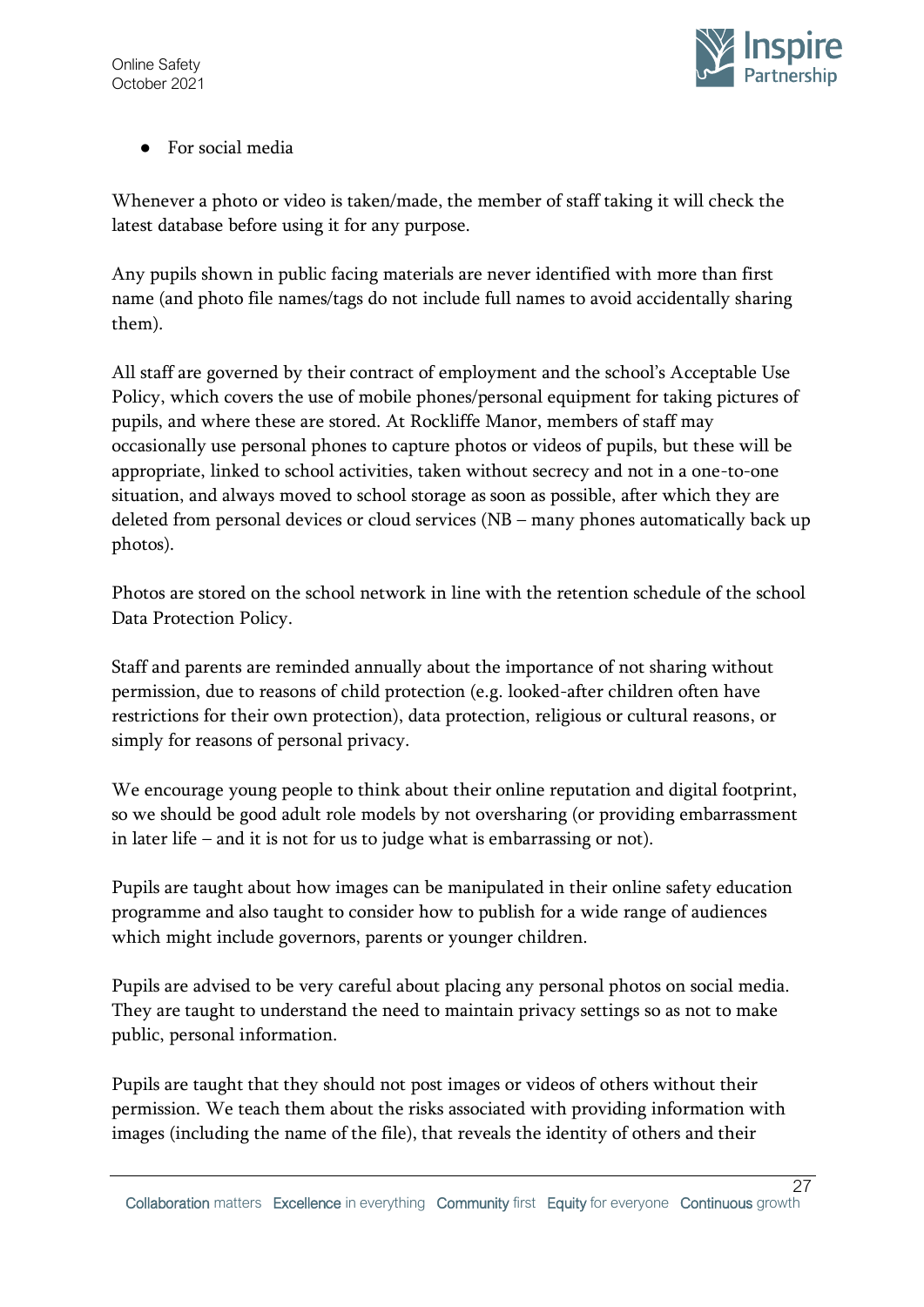

 $\overline{28}$ 

location. We teach them about the need to keep their data secure and what to do if they / or a friend are subject to bullying or abuse.

## 11 Social media

#### 11.1 Rockliffe Manor's SM presence

Rockliffe Manor works on the principle that if we don't manage our social media reputation, someone else will.

Online Reputation Management (ORM) is about understanding and managing our digital footprint (everything that can be seen or read about the school online). Few parents will apply for a school place without first 'googling' the school, and the Ofsted pre-inspection check includes monitoring what is being said online (Mumsnet is a favourite).

Negative coverage almost always causes some level of disruption. Up to half of all cases dealt with by the Professionals Online Safety Helpline (POSH: [helpline@saferinternet.org.uk](mailto:helpline@saferinternet.org.uk)) involve schools' (and staff members') online reputation.

Accordingly, we manage and monitor our social media footprint carefully to know what is being said about the school and to respond to criticism and praise in a fair, responsible manner. The headteacher is responsible for managing our Twitter/Facebook/and other social media accounts and checking our Wikipedia and Google reviews. She follows the guidance in the LGfL / Safer Internet Centre online-reputation management document [here.](https://static.lgfl.net/LgflNet/downloads/online-safety/LGfL-OS-Advice-Online-Reputation-Managment-for-Schools.pdf)

## 11.2 Staff, pupils' and parents' SM presence

Social media (including here all apps, sites and games that allow sharing and interaction between users) is a fact of modern life, and as a school, we accept that many parents, staff and pupils will use it. However, as stated in the acceptable use policies which all members of the school community sign, we expect everybody to behave in a positive manner, engaging respectfully with the school and each other on social media, in the same way as they would face to face.

This positive behaviour can be summarised as not making any posts which are or could be construed as bullying, aggressive, rude, insulting, illegal or otherwise inappropriate, or which might bring the school or (particularly for staff) teaching profession into disrepute. This applies both to public pages and to private posts, e.g. parent chats, pages or groups.

If parents have a concern about the school, we would urge them to contact us directly and in private to resolve the matter. If an issue cannot be resolved in this way, the school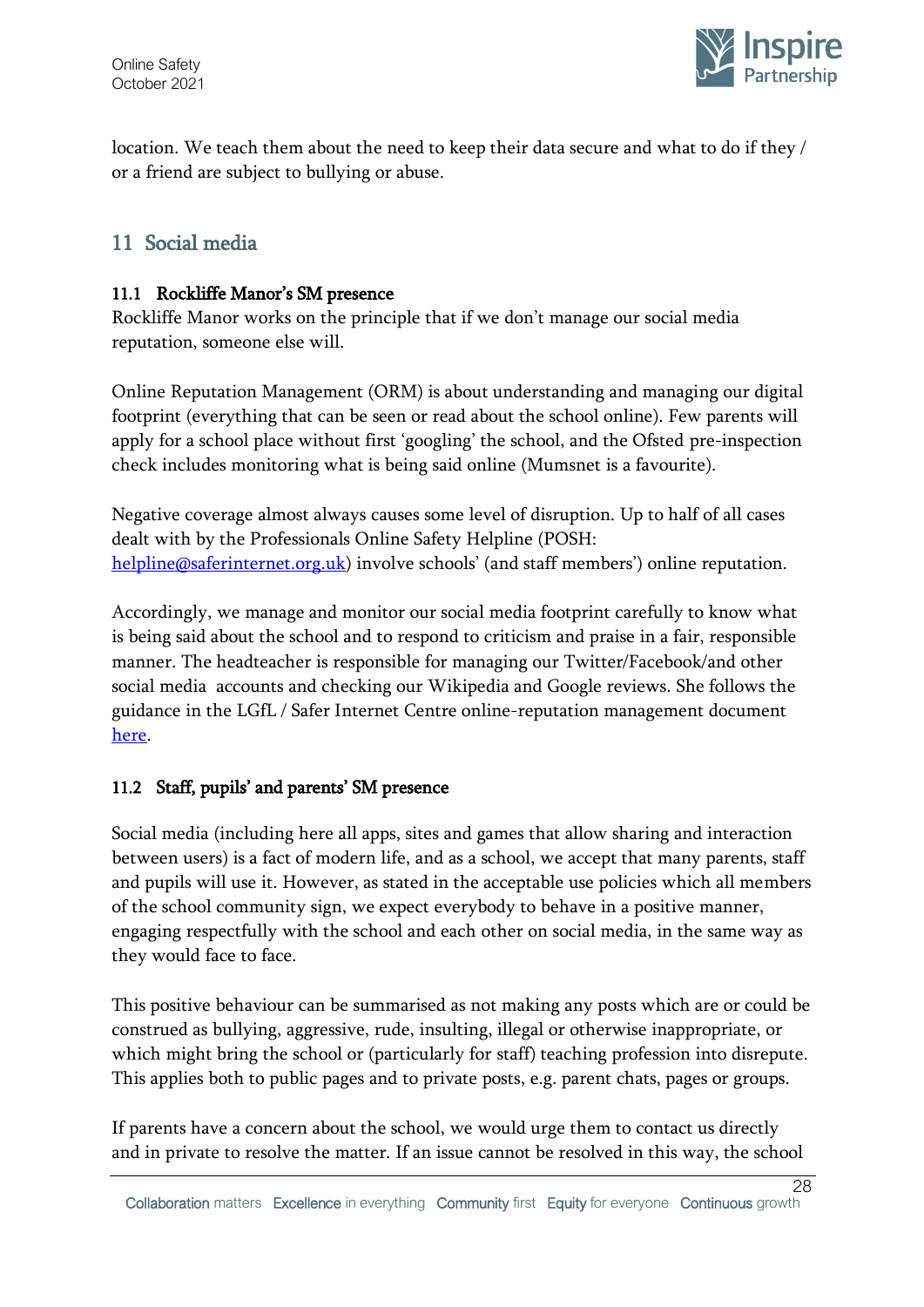

complaints procedure should be followed. Sharing complaints on social media is unlikely to help resolve the matter, but can cause upset to staff, pupils and parents, also undermining staff morale and the reputation of the school (which is important for the pupils we serve).

Many social media platforms have a minimum age of 13 (note that WhatsApp is 16+), but the school regularly deals with issues arising on social media with pupils/students under the age of 13. We ask parents to respect age ratings on social media platforms wherever possible and not encourage or condone underage use. It is worth noting that Online Harms regulation is likely to require more stringent age verification measures over the coming years.

However, the school has to strike a difficult balance of not encouraging underage use at the same time as needing to acknowledge reality in order to best help our pupils/students to avoid or cope with issues if they arise. Online safety lessons will look at social media and other online behaviour, how to be a good friend online and how to report bullying, misuse, intimidation or abuse. However, children will often learn most from the models of behaviour they see and experience, which will often be from adults.

The school has an official Facebook / Twitter account (managed by the headteacher and will respond to general enquiries about the school, but asks parents/carers not to use these channels to communicate about their children.

Email is the official electronic communication channel between parents and the school, and between staff and pupils.

Pupils/students are not allowed\* to be 'friends' with or make a friend request\*\* to any staff, governors, volunteers and contractors or otherwise communicate via social media.

Pupils/students are discouraged from 'following' staff, governor, volunteer or contractor public accounts (e.g. following a staff member with a public Instagram account). However, we accept that this can be hard to control (but this highlights the need for staff to remain professional in their private lives). In the reverse situation, however, staff must not follow such public student accounts.

\* Exceptions may be made, e.g. for pre-existing family links, but these must be approved by the Headteacher/Principal, and should be declared upon entry of the pupil or staff member to the school).

\*\* Any attempt to do so may be a safeguarding concern or disciplinary matter and should be notified to the DSL (if by a child) or to the Headteacher (if by a staff member).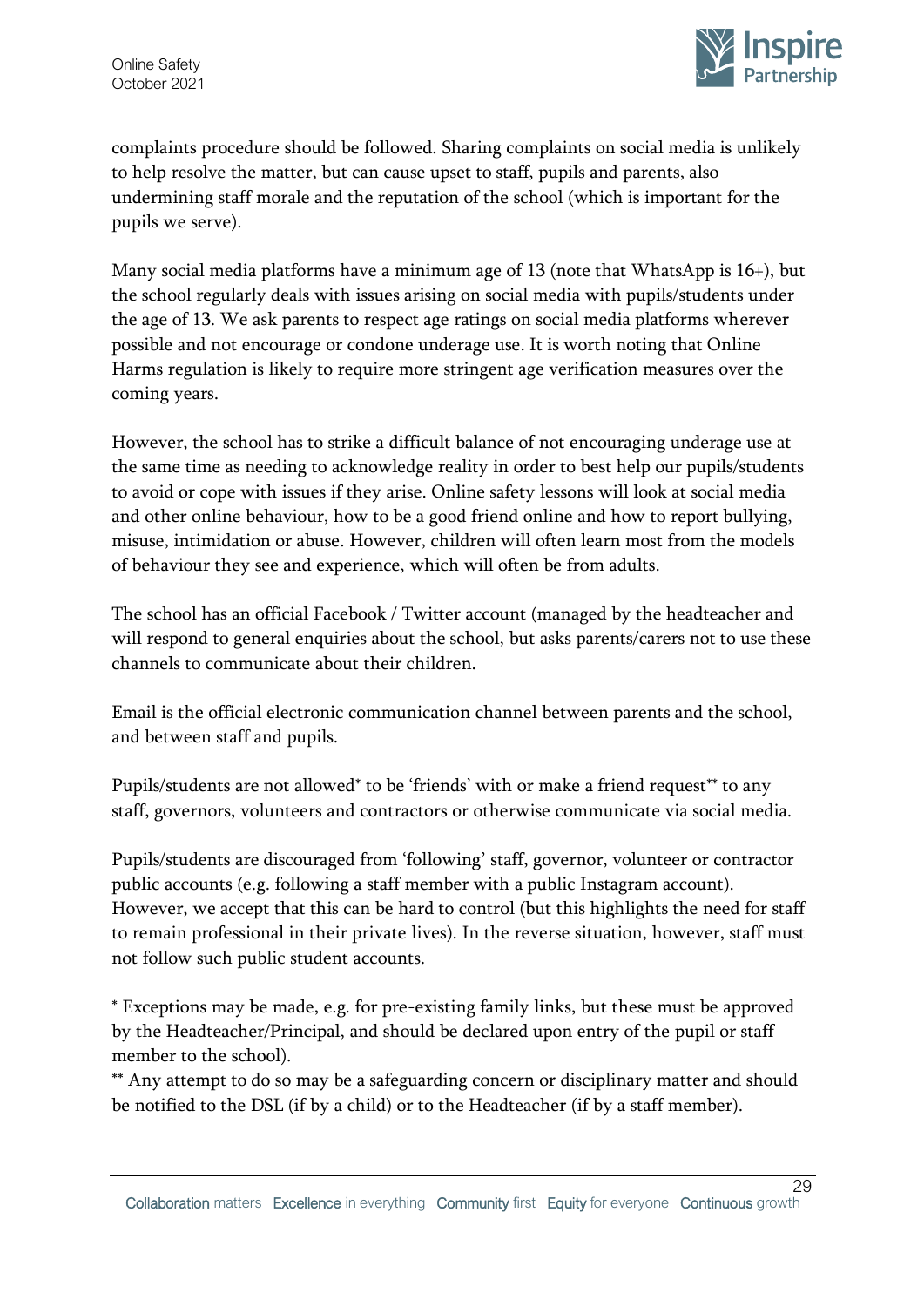

Staff are reminded that they are obliged not to bring the school or profession into disrepute and the easiest way to avoid this is to have the strictest privacy settings and avoid inappropriate sharing and oversharing online. They should never discuss the school or its stakeholders on social media and be careful that their personal opinions might not be attributed to the school, trust or local authority, bringing the school into disrepute.

The serious consequences of inappropriate behaviour on social media are underlined by the fact that during the last 5 years, there have been 263 Prohibition Orders issued by the Teacher Regulation Agency to teaching staff that involved misuse of social media/technology.

All members of the school community are reminded that particularly in the context of social media, it is important to comply with the school policy on Digital Images and Video (see page ) and permission is sought before uploading photographs, videos or any other information about other people.

The statements of the Acceptable Use Policies (AUPs) which all members of the school community have signed are also relevant to social media activity, as is the school's Data Protection Policy.

## 12 Device usage

Remind those with access to school devices about rules on the misuse of school technology – devices used at home should be used just like if they were in full view of a teacher or colleague. Please read the following in conjunction with acceptable use policies and the following sections of this document which all impact upon device usage: copyright, data protection, social media, misuse of technology, and digital images and video.

## 12.1 Personal devices including wearable technology and bring your own device (BYOD)

● Pupils/students year 5 and 6 are allowed to bring mobile phones in for emergency use only, they may not use mobile phones during lunch break or when moving around the school buildings. Mobile phones brought into school are collected at the start of the day and handed out before home time. During lessons, phones must remain turned off at all times. Any attempt to use a phone in lessons without permission or to take illicit photographs or videos will lead to parents being contacted and the withdrawal of mobile privileges. Important messages and phone calls to or from parents can be made at the school office, which will also pass on messages from parents to pupils in emergencies.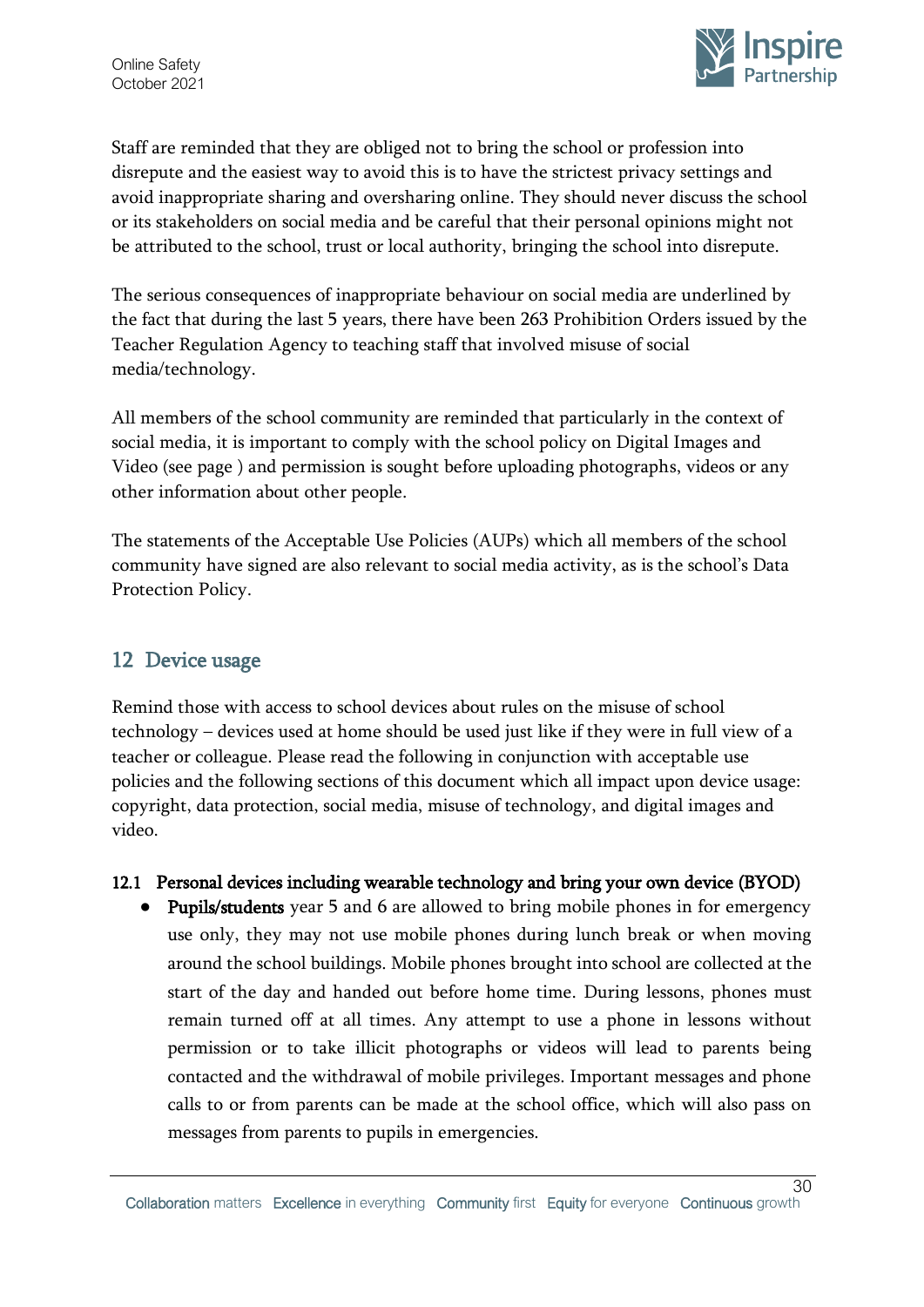

- All staff who work directly with children should leave their mobile phones on silent and only use them in private staff areas during school hours. See also the Digital images and video section on page and Data protection and data security section on page . Child/staff data should never be downloaded onto a private phone. If a staff member is expecting an important personal call when teaching or otherwise on duty, they may leave their phone with the school office to answer on their behalf or ask for the message to be left with the school office.
- Volunteers, contractors, governors should leave their phones in their pockets and turned off. Under no circumstances should they be used in the presence of children or to take photographs or videos. If this is required (e.g. for contractors to take photos of equipment or buildings), permission of the headteacher should be sought (the headteacher may choose to delegate this) and this should be done in the presence of a member staff.
- Parents are asked to leave their phones in their pockets and turned off when they are on site. They should ask permission before taking any photos, e.g. of displays in corridors or classrooms, and avoid capturing other children. When at school events, please refer to the Digital images and video section of this document on page . [parentfilming.lgfl.net](https://parentfilming.lgfl.net/) may provide further useful guidance. Parents are asked not to call pupils on their mobile phones during the school day; urgent messages can be passed via the school office.

#### 12.2 Network / internet access on school devices

- Pupils/students are not allowed networked file access via personal devices. However, they are allowed to access the school wireless internet network for school-related internet use / limited personal use within the framework of the acceptable use policy. All such use is monitored.
- Home devices are issued to some students. These are restricted to the apps/software installed by the school and may be used for learning and reasonable and appropriate personal use at home, but all usage may be tracked. The devices are monitored when on home wifi connections.
- All staff who work directly with children should leave their mobile phones on silent and only use them in private staff areas during school hours. See also the Digital images and video section on page and Data protection and data security section on page . Child/staff data should never be downloaded onto a private phone.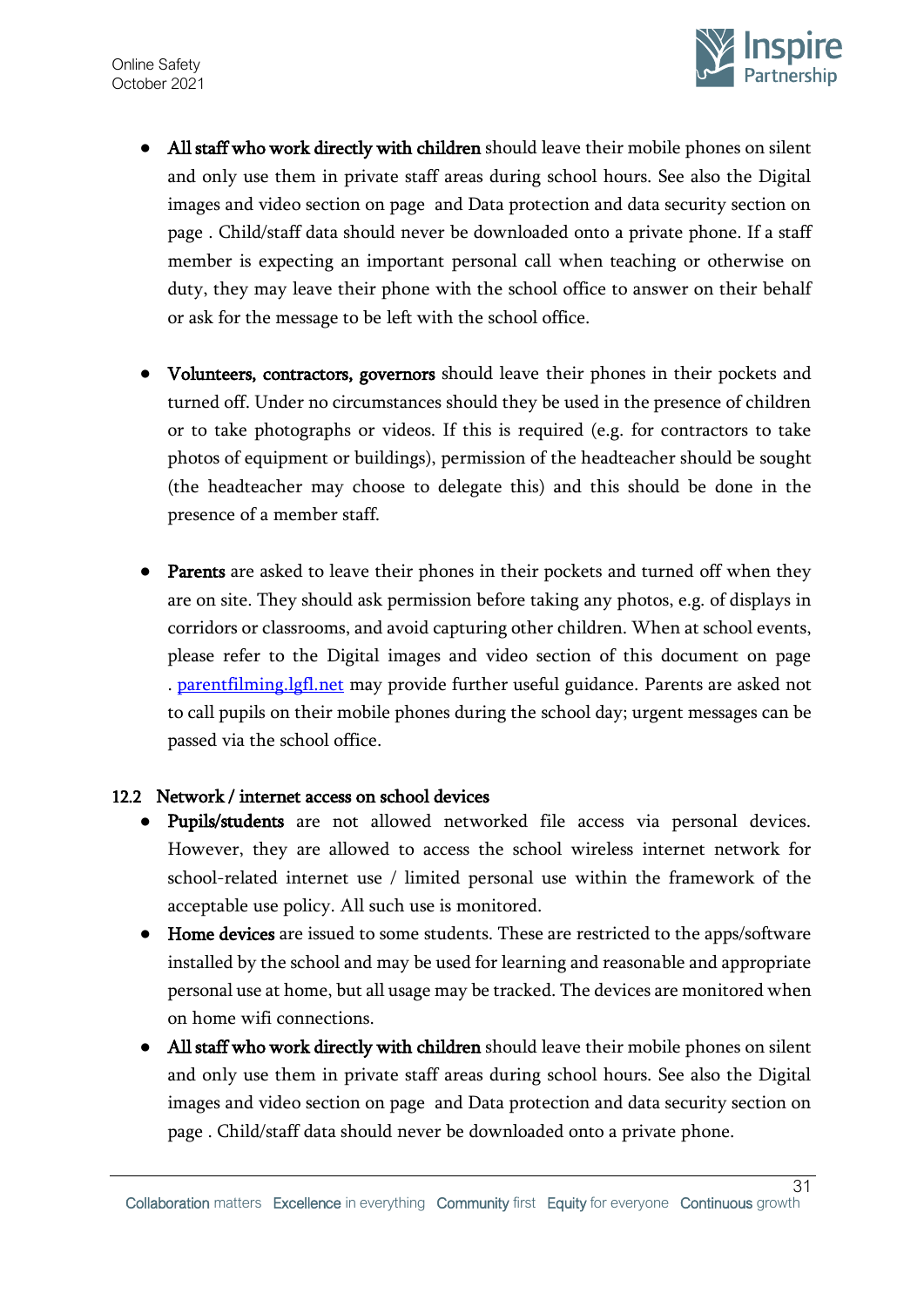

- Volunteers, contractors, governors can access the guest wireless network but have no access to networked files/drives, subject to the acceptable use policy. All internet traffic is monitored.
- Parents have no access to the school network or wireless internet on personal devices.

#### 12.3 Trips / events away from school

For school trips/events away from school, teachers will be issued a school duty phone and this number used for any authorised or emergency communications with pupils/students and parents. Any deviation from this policy (e.g. by mistake or because the school phone will not work) will be notified immediately to the headteacher. Teachers using their personal phone in an emergency will ensure that the number is hidden to avoid a parent or student accessing a teacher's private phone number.

#### 12.4 Searching and confiscation

In line with the DfE guidance '[Searching, screening and confiscation: advice for schools](https://assets.publishing.service.gov.uk/government/uploads/system/uploads/attachment_data/file/674416/Searching_screening_and_confiscation.pdf)', the Headteacher/Principal and staff authorised by them have a statutory power to search pupils/property on school premises. This includes the content of mobile phones and other devices, for example as a result of a reasonable suspicion that a device contains illegal or undesirable material, including but not exclusive to sexual images, pornography, violence or bullying.

Full details of the school's search procedures are available in the school Behaviour Policy.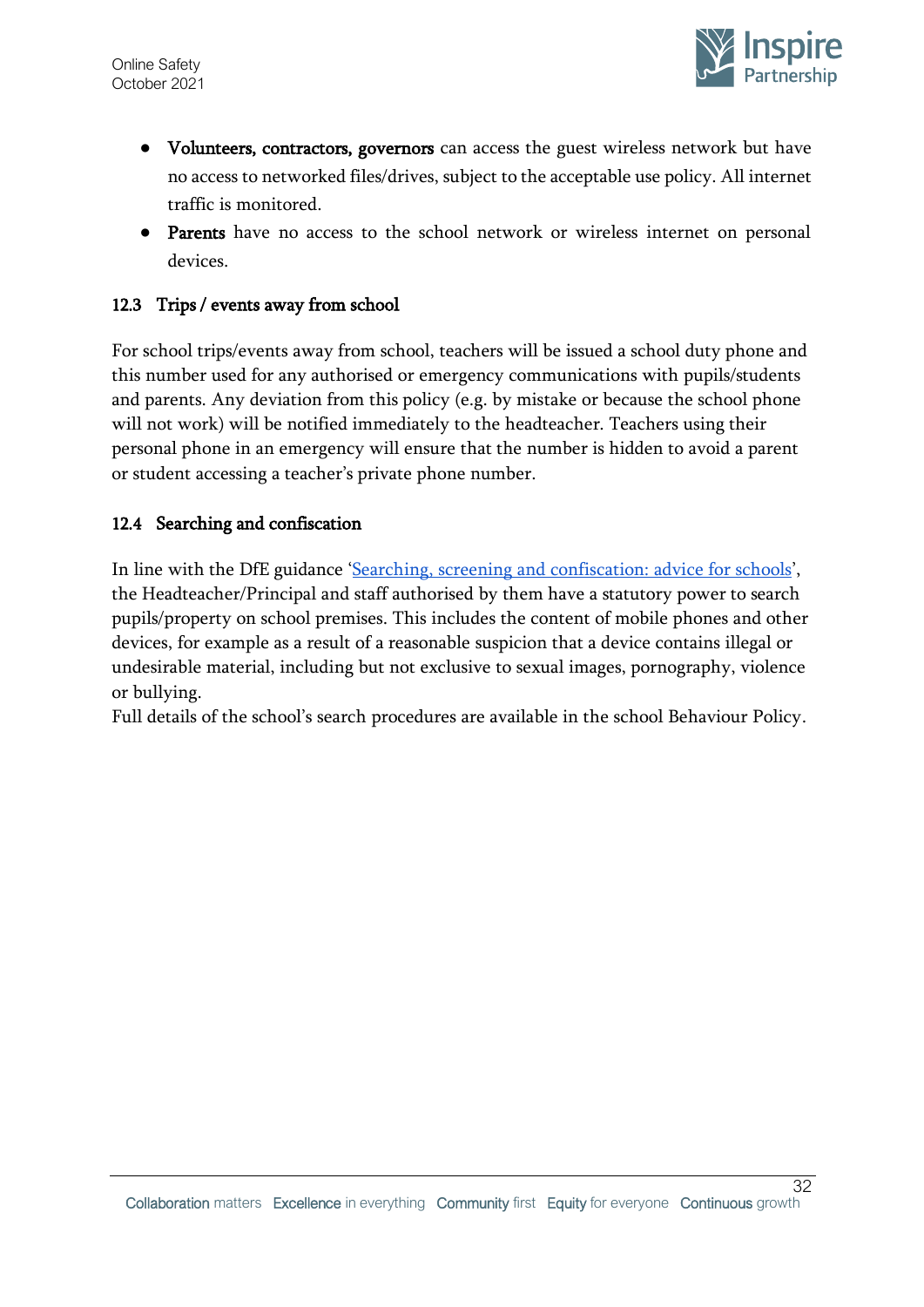

Online Safety October 2021

## 13 Appendices

[safepolicies.lgfl.net](https://safepolicies.lgfl.net/)

- 1. Safeguarding Incident log CPOMS
- 2. Safeguarding and Child Protection Policy
- 3. Behaviour Policy / Anti-Bullying Policy
- 4. Staff Code of Conduct / Handbook
- 5. \*Acceptable Use Policies (AUPs) for:
	- o \*Pupils [ KS1 / KS2]
	- o \*Staff, Volunteers Governors & Contractors -
	- $\circ$  \*Parents link if available
- 6. \*Letter to parents about filming/photographing/streaming school events \*Prevent Risk Assessment Template
- 7. \*Online-Safety Questions from the Governing Board (UKCIS)
- 8. \*Education for a Connected World cross-curricular digital resilience framework (UKCIS)
- 9. \*Working together to safeguard children (DfE)
- 10. \*Searching, screening and confiscation advice (DfE).
- 11. \*Sexual violence and sexual harassment between children in schools and colleges (DfE advice)
- 12. \*Sharing nudes and semi-nudes guidance from UKCIS:
	- o \*How to respond to an incident overview for all staff
	- o \*Full guidance for school DSLs
	- o \*Online Safety Audit for Trainee (ITT) & Newly Qualified Teachers (NQT)
- 13. \*Prevent Duty Guidance for Schools (DfE and Home Office documents)
- 14. Data protection policy
- 15. \*Cyber security advice, procedures etc
- 16. \*Preventing and tackling bullying (DfE)
- 17. Cyber bullying: advice for headteachers and school staff (DfE) find this at [bullying.lgfl.net](https://bullying.lgfl.net/)
- 18. \*RAG (red-amber-green) audits for statutory requirements of school websites
- 19. \*Ofsted Review of sexual abuse in schools and colleges